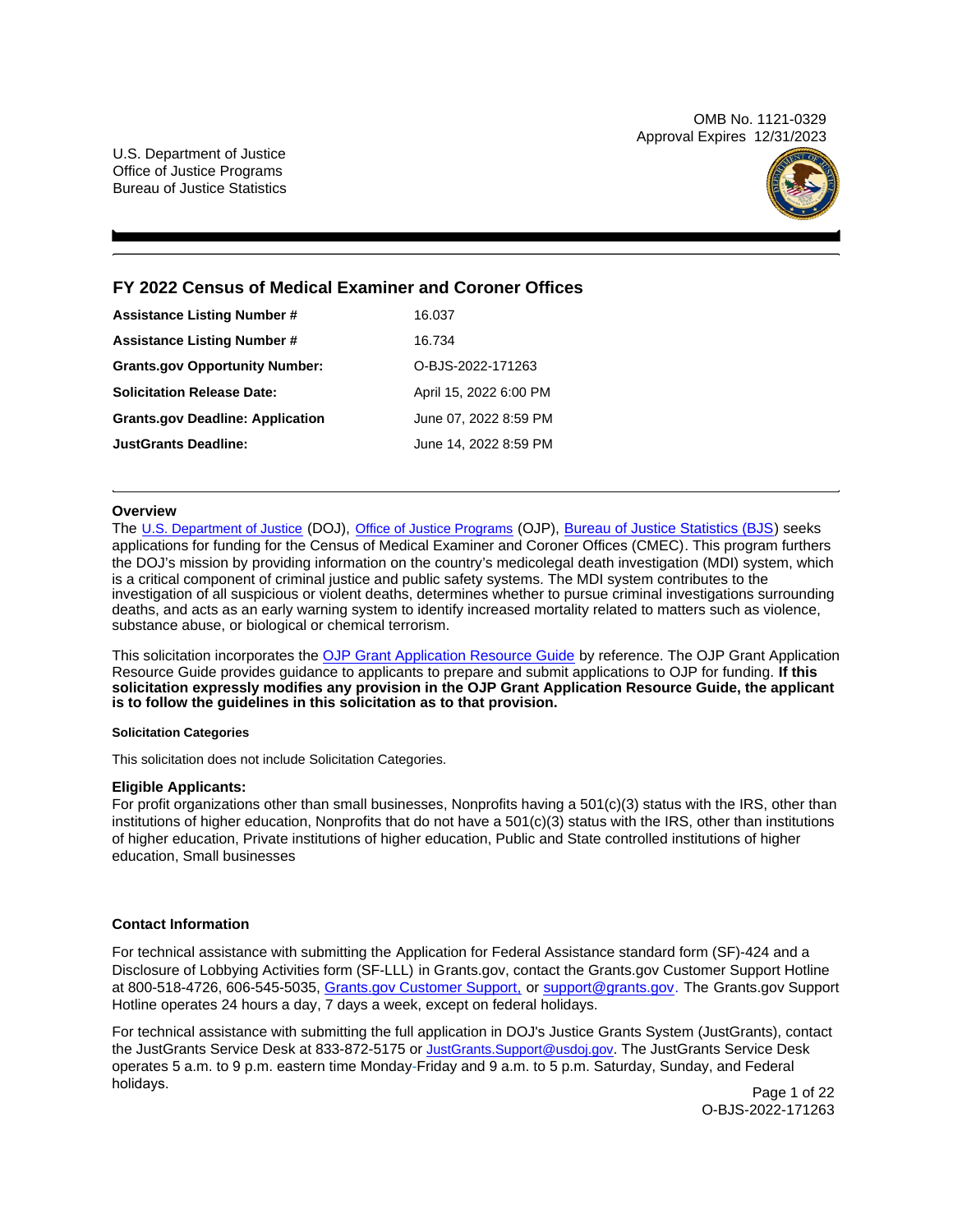For assistance with any other requirements of this solicitation, contact Connor Brooks, BJS Statistician, by telephone at 202-307-0765, or by email at [AskBJS@usdoj.gov.](mailto:AskBJS@usdoj.gov?subject=CMEC22) Include "CMEC22" in the subject line.

# **Submission Information**

Applications will be submitted to DOJ in two steps:

**Step 1:** The applicant must submit by the [Grants.gov](https://Grants.gov) deadline the required Application for Federal Assistance standard form (SF)-424 and a Disclosure of Lobbying Activities (SF-LLL) form when they register in [Grants.gov](https://Grants.gov)  at [https://www.grants.gov/web/grants/register.html.](https://www.grants.gov/web/grants/register.html) To register in [Grants.gov,](https://Grants.gov) the applicant will need to ensure that its System for Award Management (SAM) registration is current.

**Step 2:** The applicant must then submit the **full application**, including attachments, in JustGrants at [JustGrants.usdoj.gov.](http://JustGrants.usdoj.gov) To be considered timely, the full application must be submitted in JustGrants by the JustGrants application deadline. OJP encourages applicants to review the "How to Apply" section in the [OJP](https://www.ojp.gov/funding/apply/ojp-grant-application-resource-guide#apply) [Grant Application Resource Guide](https://www.ojp.gov/funding/apply/ojp-grant-application-resource-guide#apply) and the [JustGrants website](https://justicegrants.usdoj.gov/news) for more information, resources, and training.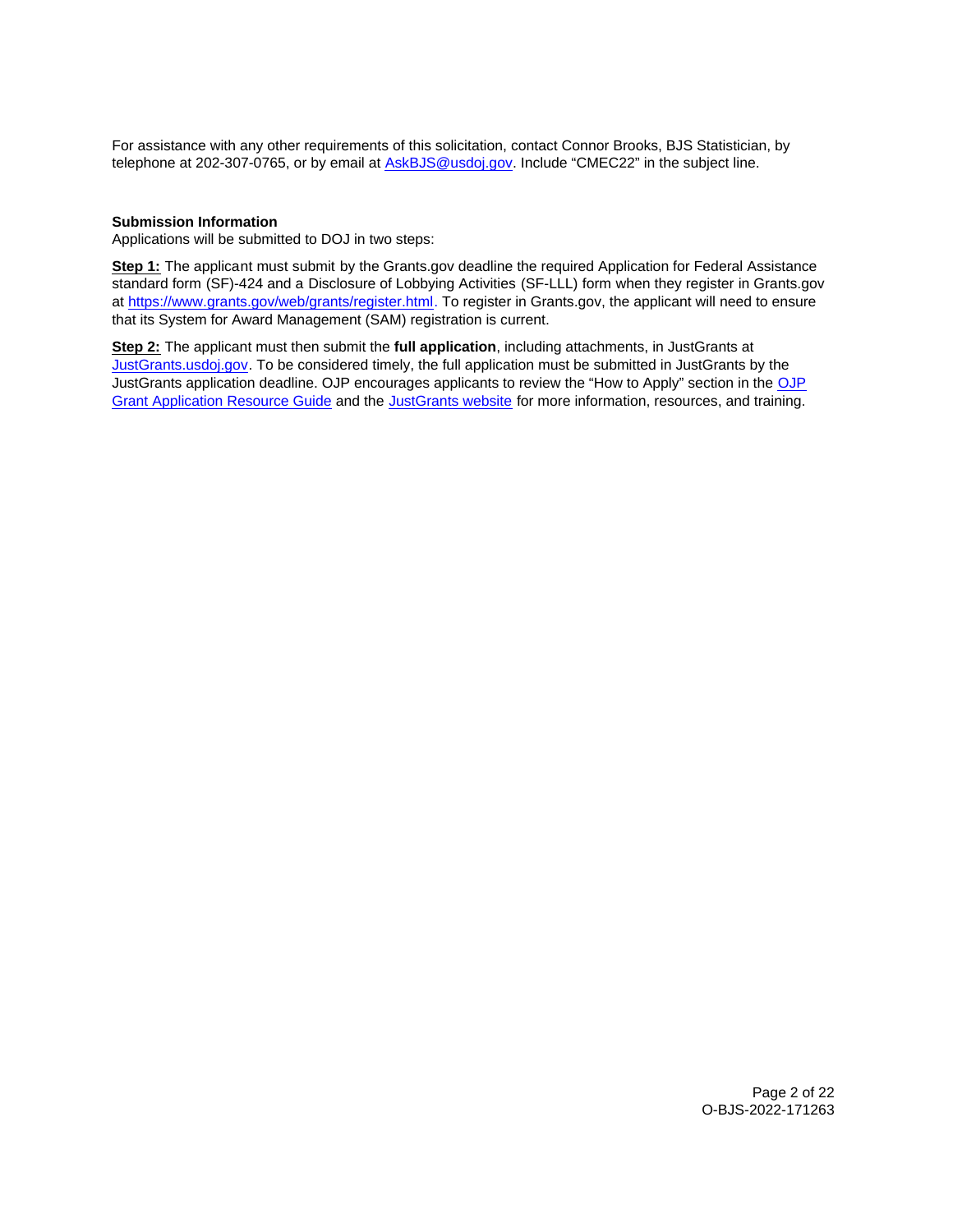# **Contents**

| Contact Information                                                                            | 1               |
|------------------------------------------------------------------------------------------------|-----------------|
| <b>Program Description</b>                                                                     | 5               |
| Overview                                                                                       | 5               |
| <b>Statutory Authority</b>                                                                     | 5               |
| Specific Information                                                                           | 5               |
| Goals, Objectives, Deliverables, and Timeline                                                  | 5               |
| Evidence-Based Programs or Practices                                                           | 10              |
| Information Regarding Potential Evaluation of Programs and Activities                          | 10              |
| <b>Federal Award Information</b>                                                               | 10              |
| Awards, Amounts and Durations                                                                  | 10              |
| <b>Continuation Funding Intent</b>                                                             | 10              |
| Availability of Funds                                                                          | 10              |
| <b>Types of Awards</b>                                                                         | 10              |
| Financial Management and System of Internal Controls                                           | 10              |
| Cost Sharing or Matching Requirement                                                           | 11              |
| Pre-agreement Costs (also known as Pre-award Costs)                                            | 11              |
| Limitation on Use of Award Funds for Employee Compensation: Waiver                             | 11              |
| Prior Approval, Planning, and Reporting of Conference/Meeting/Training Costs                   | 11              |
| Costs Associated with Language Assistance (if applicable)                                      | 11              |
| Information System Security and Privacy Requirements                                           | 11              |
| Eligibility Information                                                                        | 12              |
| Application and Submission Information                                                         | 12 <sup>°</sup> |
| Information to Complete the Application for Federal Assistance (SF-424)                        | 12 <sup>°</sup> |
| Standard Applicant Information (JustGrants 424 and General Agency Information)                 | 12              |
| Proposal Abstract                                                                              | 13              |
| <b>Proposal Narrative</b>                                                                      | 13              |
| Goals, Objectives, Deliverables, and Timeline                                                  | 14              |
| <b>Budget and Associated Documentation</b>                                                     | 14              |
| Budget Worksheet and Budget Narrative (Web-based Form)                                         | 14              |
| Indirect Cost Rate Agreement (if applicable)                                                   | 14              |
| <b>Employee Compensation Waiver</b>                                                            | 14              |
| Financial Management Questionnaire (including applicant disclosure of high-risk status)        | 14              |
| Disclosure of Process Related to Executive Compensation                                        | 14              |
| <b>Additional Application Components</b>                                                       | 14              |
| <b>Tribal Authorizing Resolution</b>                                                           | 15              |
| Research and Evaluation Independence and Integrity Statement                                   | 15              |
| <b>Human Subjects Protection</b>                                                               | 15              |
| <b>Privacy Certificate</b>                                                                     | 15              |
| <b>Disclosures and Assurances</b>                                                              | 15              |
| Disclosure of Lobbying Activities                                                              | 15              |
| <b>DOJ Certified Standard Assurances</b>                                                       | 15              |
| Applicant Disclosure of Duplication in Cost Items                                              | 15              |
| DOJ Certifications Regarding Lobbying; Debarment, Suspension and Other Responsibility Matters; |                 |
| and Drug-Free Workplace Requirements                                                           | 15              |
| Applicant Disclosure and Justification - DOJ High Risk Grantees (if applicable)                | 16              |
| How to Apply                                                                                   | 16              |
| Submission Dates and Time                                                                      | 16              |
|                                                                                                |                 |

Page 3 of 22 O-BJS-2022-171263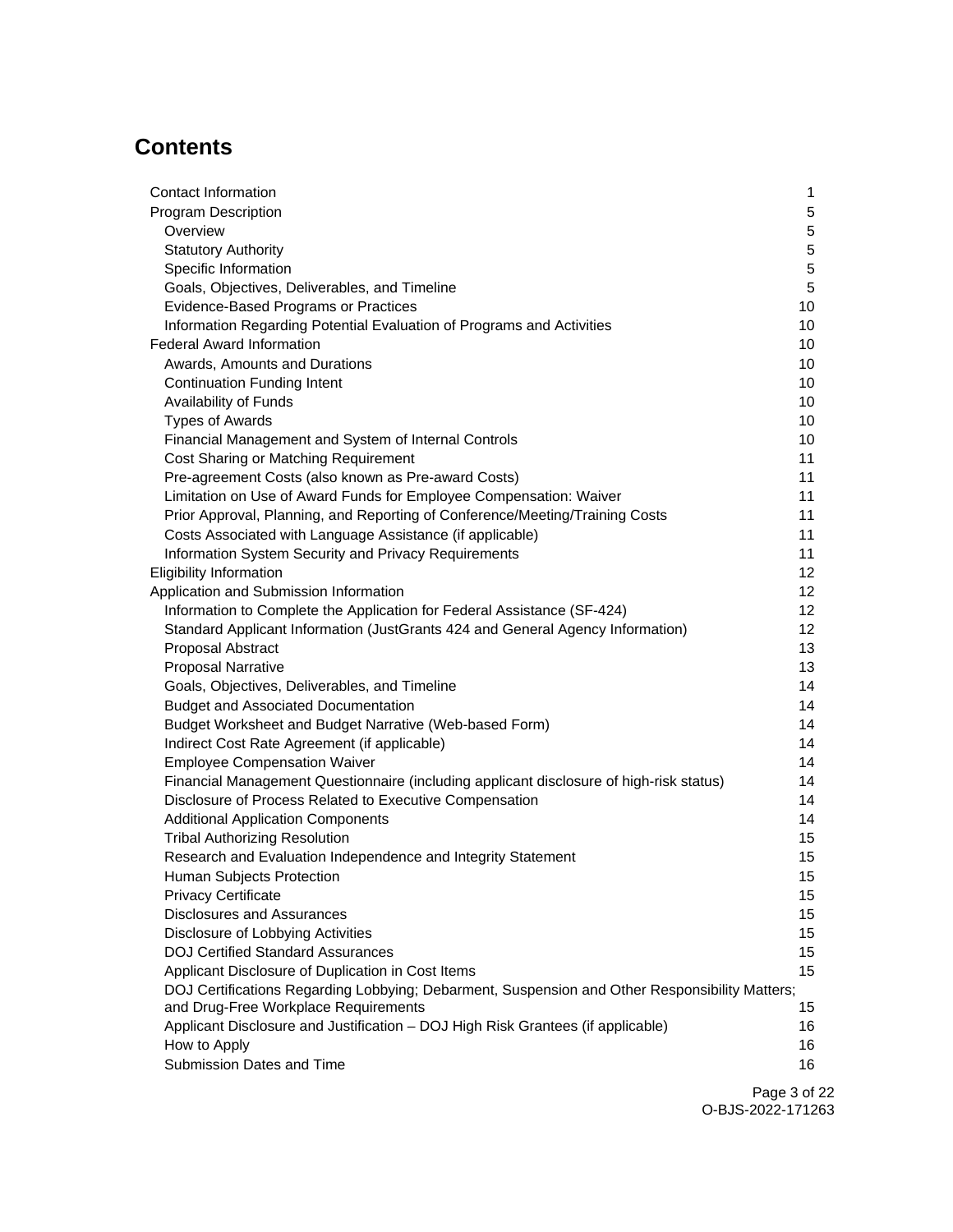| Application Review Information                                          | 17 |
|-------------------------------------------------------------------------|----|
| <b>Review Criteria</b>                                                  | 17 |
| <b>Review Process</b>                                                   | 17 |
| <b>Federal Award Administration Information</b>                         | 18 |
| <b>Federal Award Notices</b>                                            | 18 |
| Administrative, National Policy, and Other Legal Requirements           | 18 |
| Information Technology (IT) Security Clauses                            | 18 |
| General Information about Post-Federal Award Reporting Requirements     | 18 |
| Federal Awarding Agency Contact(s)                                      | 18 |
| Other Information                                                       | 19 |
| Freedom of Information and Privacy Act (5 U.S.C. 552 and 5 U.S.C. 552a) | 19 |
| Provide Feedback to OJP                                                 | 19 |
| <b>Performance Measures</b>                                             | 19 |
| <b>Application Checklist</b>                                            | 21 |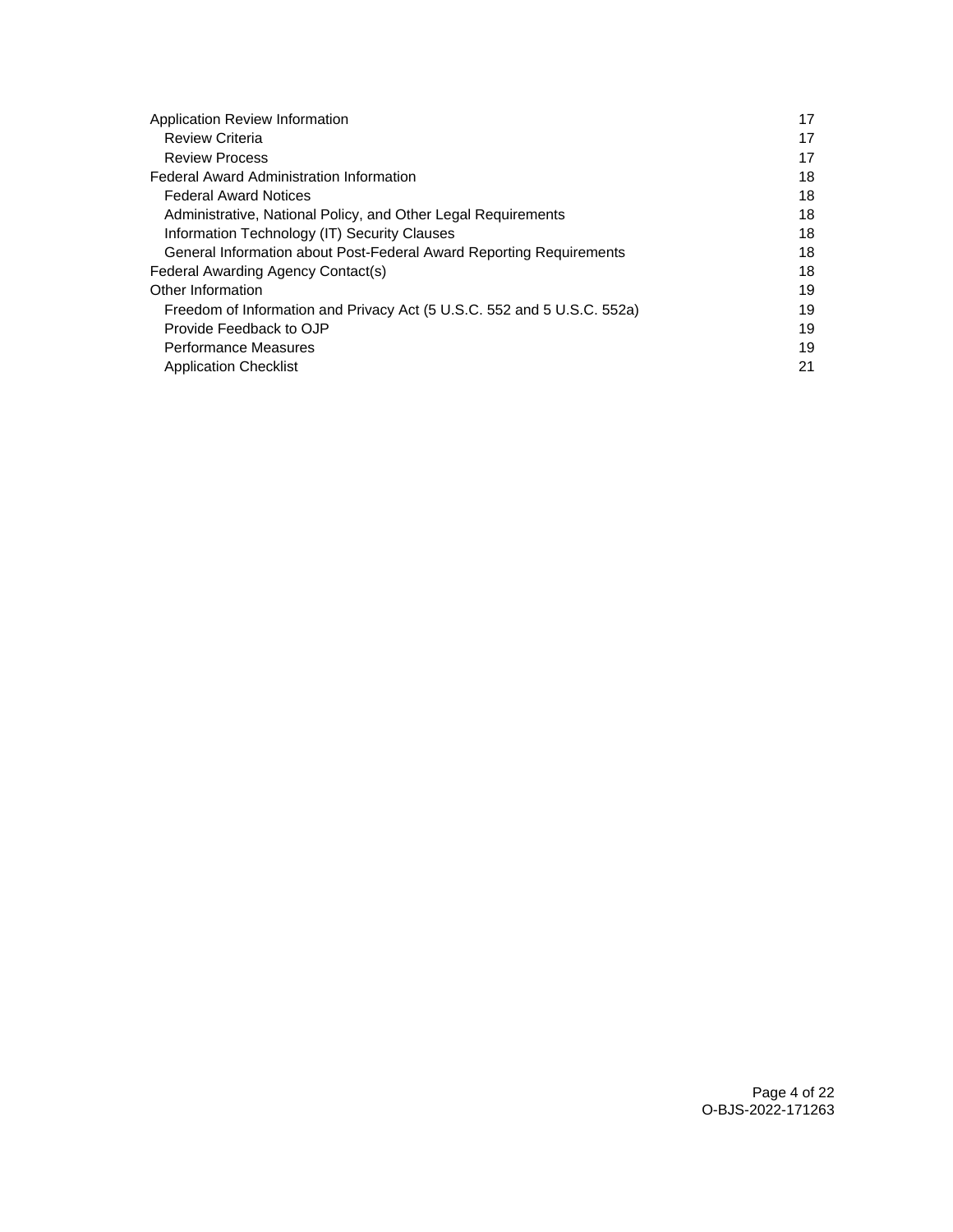# <span id="page-4-0"></span>**Program Description**

# **Overview**

OJP is committed to advancing work that promotes civil rights and racial equity, increases access to justice, supports crime victims and individuals impacted by the justice system, strengthens community safety and protects the public from crime and evolving threats, and builds trust between law enforcement and the community.

The Bureau of Justice Statistics (BJS) seeks applications for the administration of the 2023 Census of Medical Examiner and Coroner Offices (CMEC). The goal of the project is to obtain updated information about the workload, staffing, training, policies, and procedures of all publicly funded medical examiner and coroner (ME/C) offices responsible for providing medicolegal death investigation (MDI). The award recipient will be responsible for 1) developing an up-to-date, reliable, multi-mode survey form; 2) updating the existing frame of ME/C offices to ensure a complete enumeration of all eligible offices; 3) fielding the CMEC for a 2023 reference year, with reasonable efforts to maximize response rates; and 4) providing interim and final clean and accurate datasets.

**Statutory Authority** 

34 U.S.C. §10132

# **Specific Information**

# **Statutory Authority**:

Under section 302 of the Omnibus Crime Control and Safe Streets Act, BJS is authorized to "make grants to, or enter into cooperative agreements or contracts with, public agencies, institutions of higher education, private organizations, or private individuals" for purposes of collecting and analyzing criminal justice statistics. BJS is authorized to issue this solicitation under 34 U.S.C. § 10132.

# **Specific Information**

ME/C offices are responsible for the investigation of suspicious, violent, or unexpected deaths, or deaths with no attending physician. ME/C offices support public safety by providing death investigation services, death scene investigations, medical investigations, and determinations of cause and manner of death. They are, in part, responsible for determining whether criminal investigation is warranted following deaths. They also support public safety and health by providing early warning systems on mortality rates related to drug overdoses and biological or chemical terrorism.

The purpose of the CMEC data collection is to gather and report information on—

- administration of ME/C offices, including but not limited to accreditation and budget.
- staffing, including but not limited to employee training and certification.
- workload, including but not limited to referred and accepted cases, backlogs, and autopsies.
- policies and procedures, including but not limited to those for disposition of remains, unidentified decedents, record keeping, and standardization of data.

This will be the third census BJS has conducted on this topic, with prior iterations for 2004 and 2018. Additional information on the CMEC program can be found at [https://bjs.ojp.gov/data-collection/census-medical-examiner](https://bjs.ojp.gov/data-collection/census-medical-examiner-and-coroner-mec-offices)[and-coroner-mec-offices.](https://bjs.ojp.gov/data-collection/census-medical-examiner-and-coroner-mec-offices)

# **Goals, Objectives, Deliverables, and Timeline**

# **Goals**

The goal of this cooperative agreement solicitation is to select a data collection agent that will support BJS in updating and fielding the CMEC in order to provide timely and accurate statistics about the number of ME/C offices and their staffing, budget, workload, resources, policies, and procedures with a 2023 reference year.

# **Objectives**

Through this cooperative agreement, the recipient of funds will be responsible for working closely with BJS on the CMEC in 1) developing an up-to-date, reliable, multi-mode survey form; 2) updating the existing frame of ME/C offices to ensure a complete enumeration of all eligible offices; 3) fielding the CMEC for a 2023 reference year, with reasonable efforts to maximize response rates; and 4) providing interim and final clean and accurate

> Page 5 of 22 O-BJS-2022-171263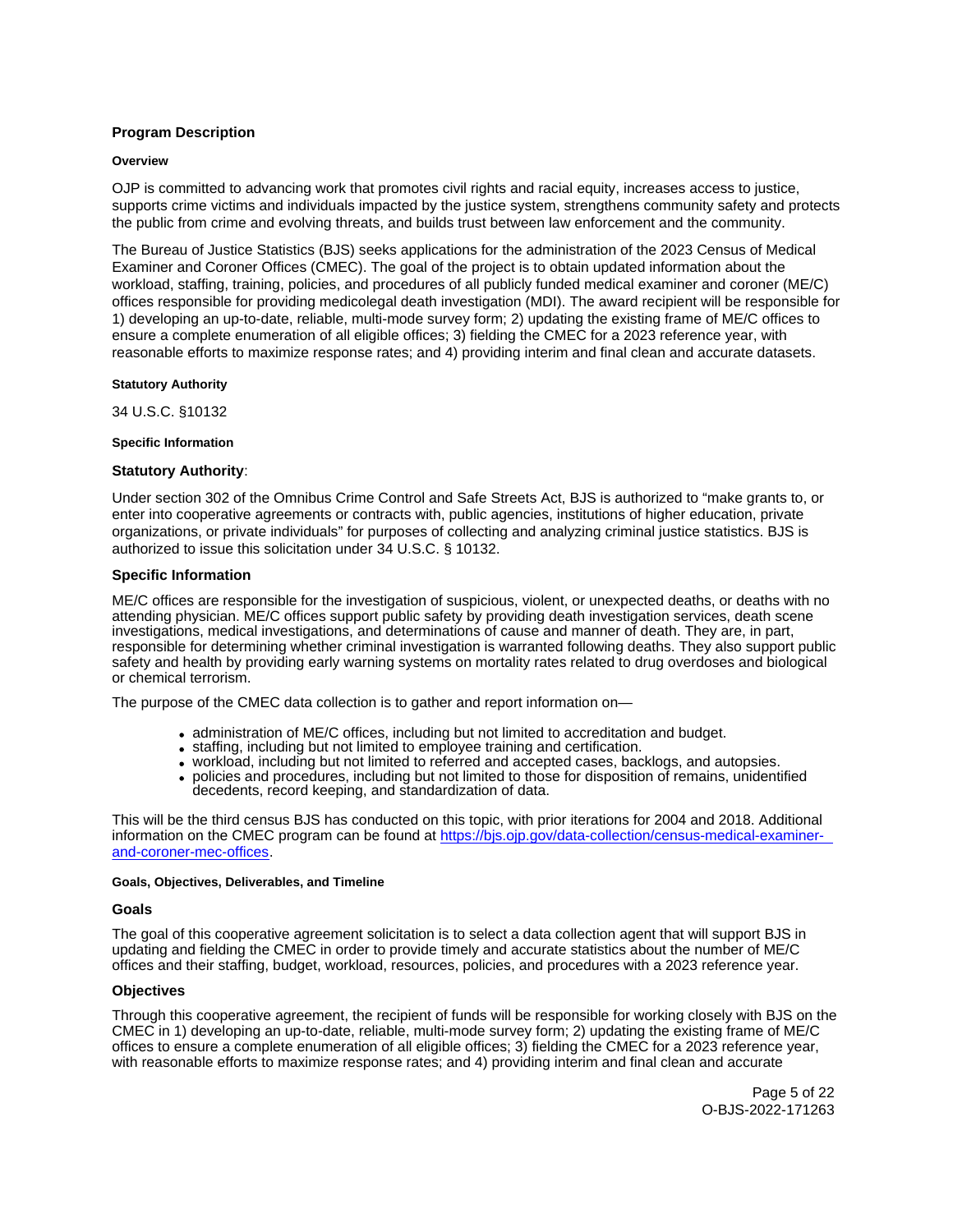datasets. All of these objectives will be completed while the award recipient provides quality project management as described in the deliverables below.

# **Deliverables**

Consistent with the use of a cooperative agreement, BJS will be substantially involved in the program. This includes direct oversight and involvement in implementing the program, but does not involve day-to-day program management. The following statement of work describes the scope of work necessary for the successful applicant to prepare, design, and carry out the CMEC, and includes the main program deliverables with target end dates.

Applicants should briefly describe how they would accomplish each deliverable in the time frame specified and estimate the costs associated with the deliverables. This should include a description of the specific strategies and/or approaches the applicant would use to meet each deliverable, a description of the capabilities and expertise that enable the applicant to successfully achieve objectives and deliverables, and cost estimates for performing the work. The application should describe the applicant's knowledge of the challenges and complexities associated with 1) developing and testing a national administrative data collection form, 2) developing a comprehensive census frame of ME/C offices, 3) developing and fielding a national data collection, 4) achieving adequate response rates to minimize bias in the national estimates, and 5) collecting, cleaning, and analyzing data for quality and providing national estimates.

Key target dates (subject to change as events necessitate) for the 36-month award of the CMEC are:

- Performance Period: January 1, 2023–December 31, 2025
- Office of Management and Budget (OMB) clearance materials: January 2024
- Field data collection: May 2024–April 2025
- Final dataset delivered: July 2025

The specific task and deliverables are described below. Applicants should discuss how they would address these tasks.

**Task 1. Project management.** The award recipient will be responsible for establishing and maintaining the project schedule and budget, and for keeping BJS informed of progress, setbacks, and changes to the schedule, as well as other administrative duties.

**Project schedule.** Within 3 weeks of the award start date, the award recipient will meet with BJS to discuss the proposed project, tasks, and schedule. The award recipient will develop and propose for BJS approval a detailed timetable outlining the dates for completing each task, deliverable, and status report.

**Communications.** The award recipient will be responsible for maintaining communications with BJS. This includes meetings and performance reports.

**Meetings**. Award recipients should prepare meeting agendas and meeting minutes to document any decisions and assigned action items resulting from the following meetings.

- A kickoff meeting in-person, as events allow, at BJS to discuss plans and schedule activities for the project period.
- Biweekly check-in meetings during the data collection period and until the final dataset is delivered.
- Ad-hoc meetings as necessary.
- A wrap-up meeting at the end of the project period to present findings and recommendations to BJS.

**Performance reports.** Award recipients will provide the following performance reports:

- Monthly performance reports to the BJS program manager detailing project status, expenditures, response rates, collection issues, and any items of importance to the projects, due 15 days after the end of each month or at a time mutually determined between BJS and the award recipient
- Weekly performance reports to the BJS program manager during the data collection, with response rates, nonresponse follow-up, data quality follow-up, and other related metrics
- Quarterly financial reports uploaded to JustGrants
- Semi-annual reports on status of the award, deliverables, and expenditures uploaded to JustGrants.

Page 6 of 22 O-BJS-2022-171263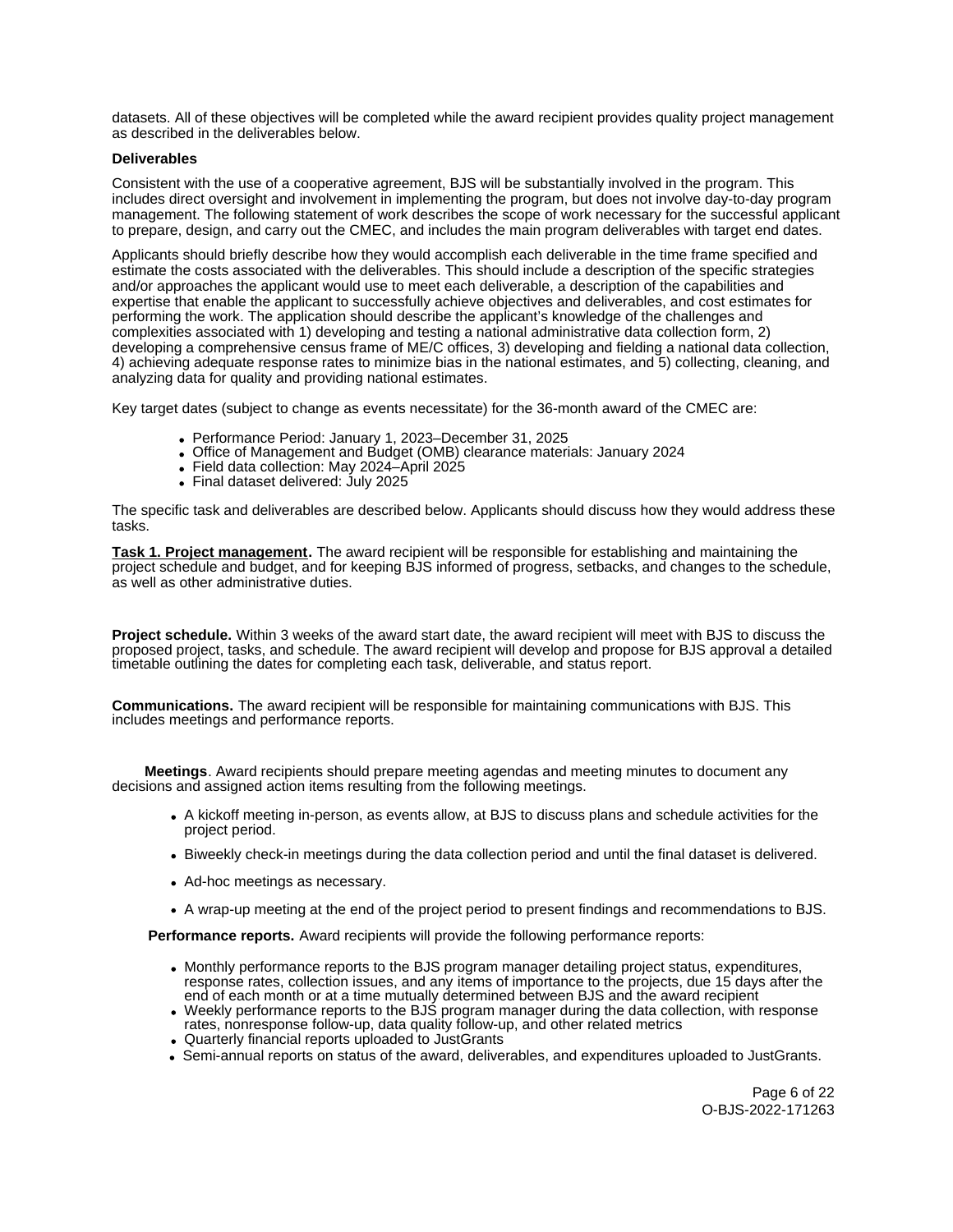**Decision memos.** Award recipient will provide decision memos to BJS regarding major decisions in awards (such as when a survey form is deemed final) or when changes to planned work are required.

**Data management plan**: The recipient of funds is required to develop and maintain a BJS-approved data management plan (DMP). The DMP should provide general program information and describe the specific procedures by which the data collected under BJS's authority for the program will be collected or acquired, received, handled, processed, stored, transferred, and disposed during the award period. For programs including information identifiable to a private person or personally identifiable information (PII), the DMP should complement the information provided in the Privacy Certificate (28 C.F.R. 22.23) to describe controls in place to protect data security and confidentiality. The recipient of funds will complete the DMP in collaboration with the BJS Program Manager and must submit it to BJS for review and approval no later than 60 days after the award start date. The award recipient must maintain an updated version of its DMP throughout the program period and must receive written BJS approval prior to making changes to the approved plan. The award recipient must submit, as applicable, an updated copy of the DMP for review with its semi-annual performance reports and at any time upon the request of BJS.

Required deliverables under Task 1: 1) A written project schedule for the entire program (all tasks) with the design and program tasks fully specified; 2) Meeting agendas and minutes to document decisions and action items (biweekly during active data collection); 3) Monthly performance reports; 4) Weekly performance reports during active data collection; 5) Quarterly financial reports as required by OJP; 6) Semi-annual reports as required by OJP; 7) Decision memos for major project milestones, deliverables, and changes; 8) a DMP due within 60 days of the award start date.

**Task 2. Instrument development and stakeholder engagement.** Award recipients will develop a multi-mode census form, which should include testing and feedback from stakeholders and practitioners.

- A. **Data quality assessment.** The award recipient will review the 2018 CMEC form and data to assess how the questionnaire performed, including item and unit nonresponse.
- B. **Stakeholder engagement.** The award recipient will identify and engage with stakeholders, practitioners, and other subject matter experts (SMEs) to review the questionnaire and gather suggestions for changes. This input should help inform whether the topics covered on the form are relevant and if the questions are appropriate and answerable. It should also help the award recipient and BJS come up with ways to increase participation by potential respondents in the data collection. The award recipient and BJS will assess and incorporate findings from this engagement to develop an up-to-date, relevant, and easy-to-answer questionnaire. After a questionnaire is drafted, the award recipient will test the instrument with additional SMEs to assess performance. Applicants should discuss how they plan to engage stakeholders both to develop an updated census form and to test it.
- C. **Final census form.** Following any testing and gathering of feedback, the award recipient will work with BJS to construct a multi-mode questionnaire. This web form should:
	- Have a user-friendly interface that minimizes respondent burden with less than a 2-second response time and supports the expected load of concurrent users
	- Work across browsers
	- Provide clear instructions
	- Allow respondents to download a printable copy of the form
	- Allow respondents to easily save progress and return to where they left off in subsequent visits
	- Support roles for administrators, staff, testers (including BJS staff), and respondents
	- Provide respondents with a summary of answers for verification before final submission
	- Provide respondents a filled form for their records Ensure privacy of submitted questionnaires and provide respondents with secure and private sign-in
	- Be able to handle validation and cross-check logic.

Page 7 of 22 O-BJS-2022-171263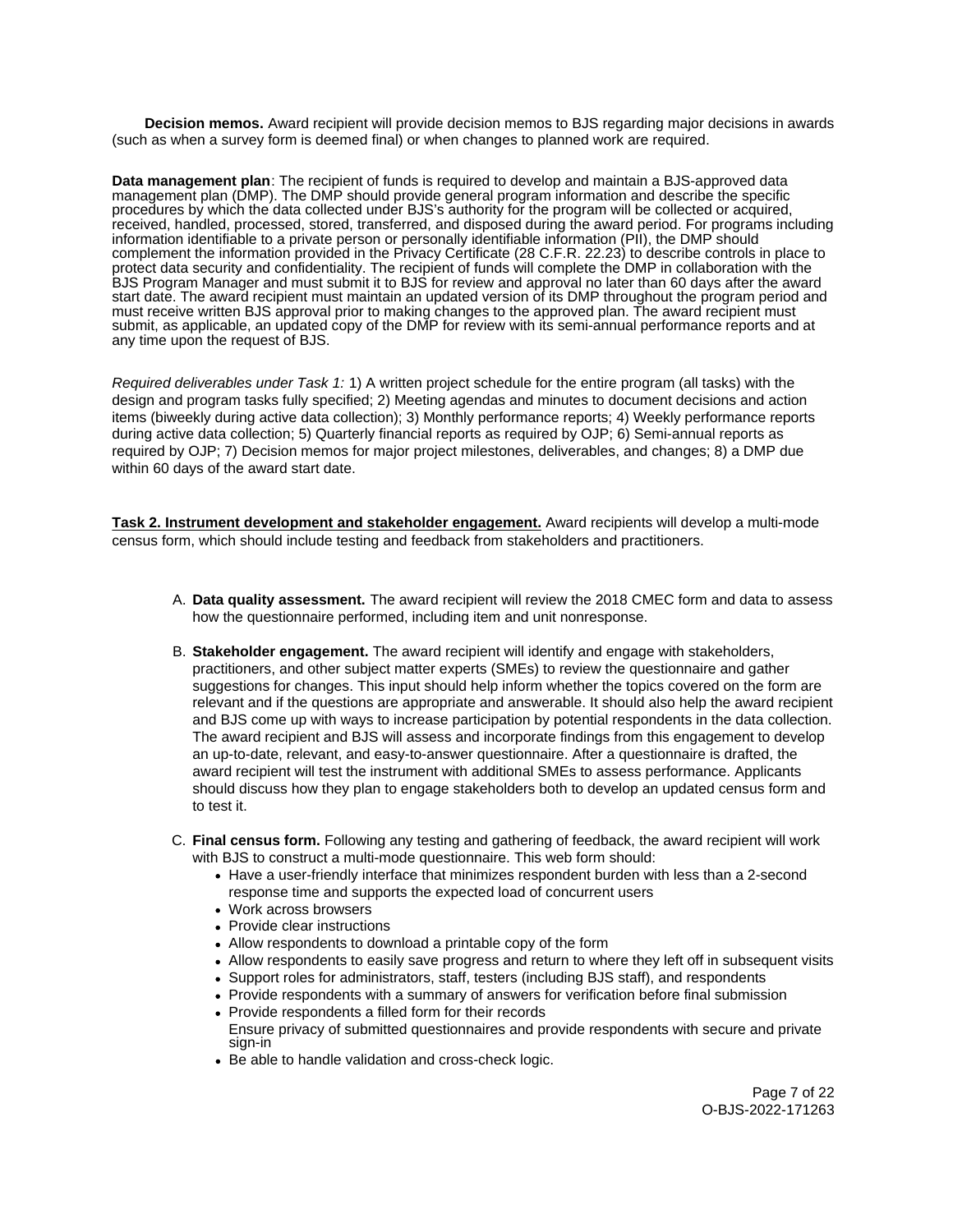The award recipient will provide user-testing documentation and specifications, including validation logic of questions, of the web survey prior to the fielding of the survey and allow BJS to fully test and provide feedback on the survey.

Required deliverables under Task 2: 1) Data quality assessment of 2018 CMEC; 2) Plans for SME engagement; 3) Plans for testing draft questionnaire; 4) Draft materials for OMB clearance if required for testing; 5) Iterative drafts of census forms; 6) Final version of survey, including web specifications and logic.

**Task 3. Frame development.** The award recipient will update and maintain a roster that is a complete enumeration of ME/C offices.

The award recipient will update the 2018 CMEC frame to include all eligible ME/C offices at the federal, state, and local levels, including offices that may cover only tribal jurisdictions. BJS will provide the 2018 frame. The award recipient will maintain this frame over the course of the project. Applicants should discuss sources they propose to use to validate the roster of eligible ME/C offices and how they would keep the frame up-to-date as the project progresses. Over the course of the data collection, the award recipient should be prepared to provide BJS with updated frames indicating responses and follow-up at a case level. Additionally, the award recipient should be prepared to submit any OMB clearance materials required to conduct frame verification activities. At the close of the project, the award recipient will deliver a final frame file indicating participation and eligibility.

Required deliverables under Task 3: 1) A report/memo fully documenting the frame creation, including frame verification activities, data sources, and notes on ME/C office inclusion or exclusion; 2) Draft materials for OMB clearance if required; 3) Iterative and final frame files.

**Task 4. OMB Clearance.** The award recipient will prepare draft materials for any activities requiring OMB clearance.

The award recipient will provide BJS with draft materials for OMB clearance for the CMEC. These materials include, but are not limited to, the 30- and 60-day notices; form 83-I; supporting statements; and copies of all survey documents, including questionnaires, instructions, follow-up correspondence, and telephone scripts. BJS will provide sample documents as needed. Additionally, this may also include generic clearance materials as addressed in Task 2 or Task 3.

Required deliverable under Task 4: Draft materials for OMB clearance for administering the CMEC and any other activities requiring clearance.

**Task 5. Census Administration.** The award recipient will field the CMEC with all reasonable efforts to maximize participation.

A. **Census administration plan.** The award recipient will provide a detailed plan on census data collection protocols, including contact and follow-up procedures and timelines, quality control processes, and efforts to minimize nonresponse. The plan will discuss how the award recipient will engage stakeholders to encourage participation. It will also discuss efforts to minimize bias and propose nonresponse bias analyses and weighting methods. The plan should include processes to document how follow-up efforts are being monitored and tracked. As the data collection is fielded, the plan should detail which nonresponse adjustments are used and document all data edits. Data edits and processing procedures should be thoroughly documented for verification and replication.

BJS aims to have a nationally representative dataset with minimal bias in unit and item response rates, subject to cost and time restraints. As such, the plan should discuss approaches to identify and

> Page 8 of 22 O-BJS-2022-171263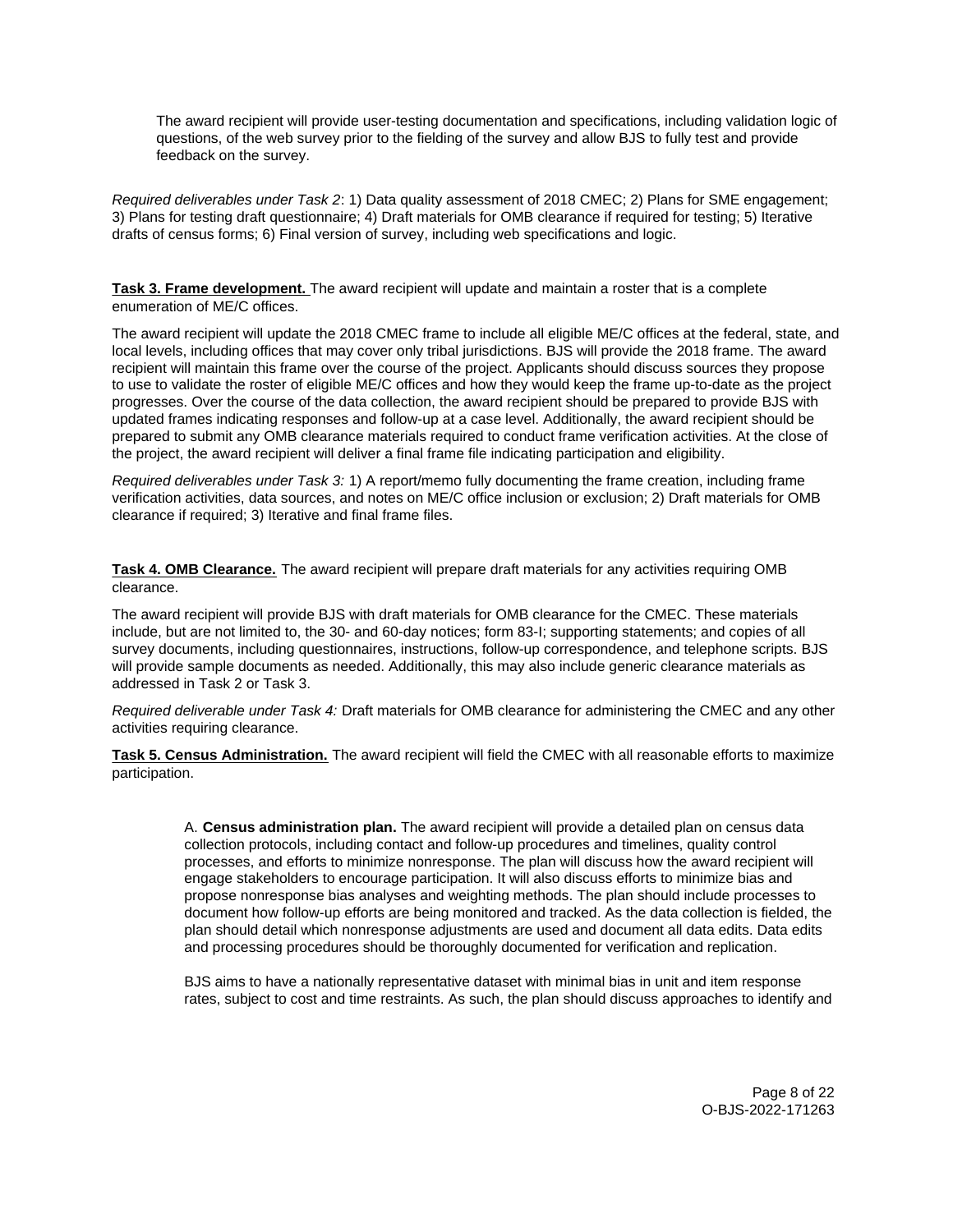minimize bias, including a discussion of nonresponse bias assessment options. The award recipient should plan on providing BJS data files at 50% and 75% completion rates. Applicants should discuss how they propose to carry out the CMEC, including efforts to identify and minimize bias and what measures can be taken if response rates fall below 80%.

B. **Outreach and communication.** The award recipient will conduct an outreach and communications program to maximize response rates. These efforts should be included in a marketing plan. This plan includes making connections with professional associations and stakeholders in the practitioner community to promote participation in the data collection. The marketing plan should also detail how the award recipient will conduct follow-up with non-responders to encourage participation and advertise the CMEC to a wide audience of practitioners.

Deliverables under Task 5: 1) Census administration plan, which can be regarded as an iterative, living document that includes at a minimum: census protocols, contact and follow-up procedures and timeline, data quality control procedures, nonresponse adjustment procedures, nonresponse bias analyses as necessary, and data processing and cleaning documentation; 2) Outreach and communication plan; 3) Preliminary data files at 50% and 75% completion.

**Task 6. Final Verification and Dataset.** The award recipient will provide a final, clean dataset and an end-ofstudy technical report.

- A. **Final data set.** The award recipient will provide a raw dataset to BJS at the close of the collection. The award recipient will then conduct final verification procedures prior to delivering a final dataset to BJS. Any data issues must be reported to BJS for resolution prior to delivering this file. The award recipient will provide a justified approach to addressing item-specific missing or incomplete data, including any proposed data allocations, imputations, or other nonresponse adjustments. The delivery of the final dataset should include a codebook that details the variables contained in the dataset, including item response rates and any weighting adjustments necessary for analyses. The data file should include flags to clearly identify any data that were imputed. The data set should be ready for archiving, with logical variable names and types, labels assigned to those variables, and values assigned to variable levels as needed. The final dataset should be provided no longer than 3 months after the close of the data collection.
- B. **Nonresponse bias study.** If needed, the recipient of funds will conduct and report on a bias assessment for unit and item nonresponse. This analysis will include recommendations for any weighting or imputation procedures used in compiling the final data set.
- C. **End of study report.** The award recipient will provide an end-of-study technical report that includes at a minimum overview of the program with an actual project timeline, lessons learned, challenges encountered in the data collection, and an assessment of unit and item response rates and nonresponse error.

Deliverables under Task 6: 1) Raw dataset; 2) Final dataset and codebook, along with any documentation for data cleaning, weighting, and adjustments; 3) Nonresponse bias study as needed; 4) End-of-study technical report.

This solicitation provides an outline of the major project goals, objectives, and deliverables that are expected. Applicants are encouraged to provide detail about how they will successfully address the scope of work. This includes details on activities like designing a survey to encourage maximum participation, methods of identifying the entire universe of eligible ME/C offices, devising a census administration plan that engages the field to achieve a high response rate, and ensuring that data quality will meet BJS standards.

BJS award recipients that serve as data collection agents may need to pass an OJP background check. They may also be required to complete some of their work on the OJP network using OJP-hosted applications. OJP may request copies of the codebook, database, and related documentation for any applications developed using BJS funds. Required documentation includes functional specifications and installation instructions.

The Goals, Objectives, and Deliverables are directly related to the performance measures that show the completed work's results, as discussed in the "Application and Submission Information" section.

> Page 9 of 22 O-BJS-2022-171263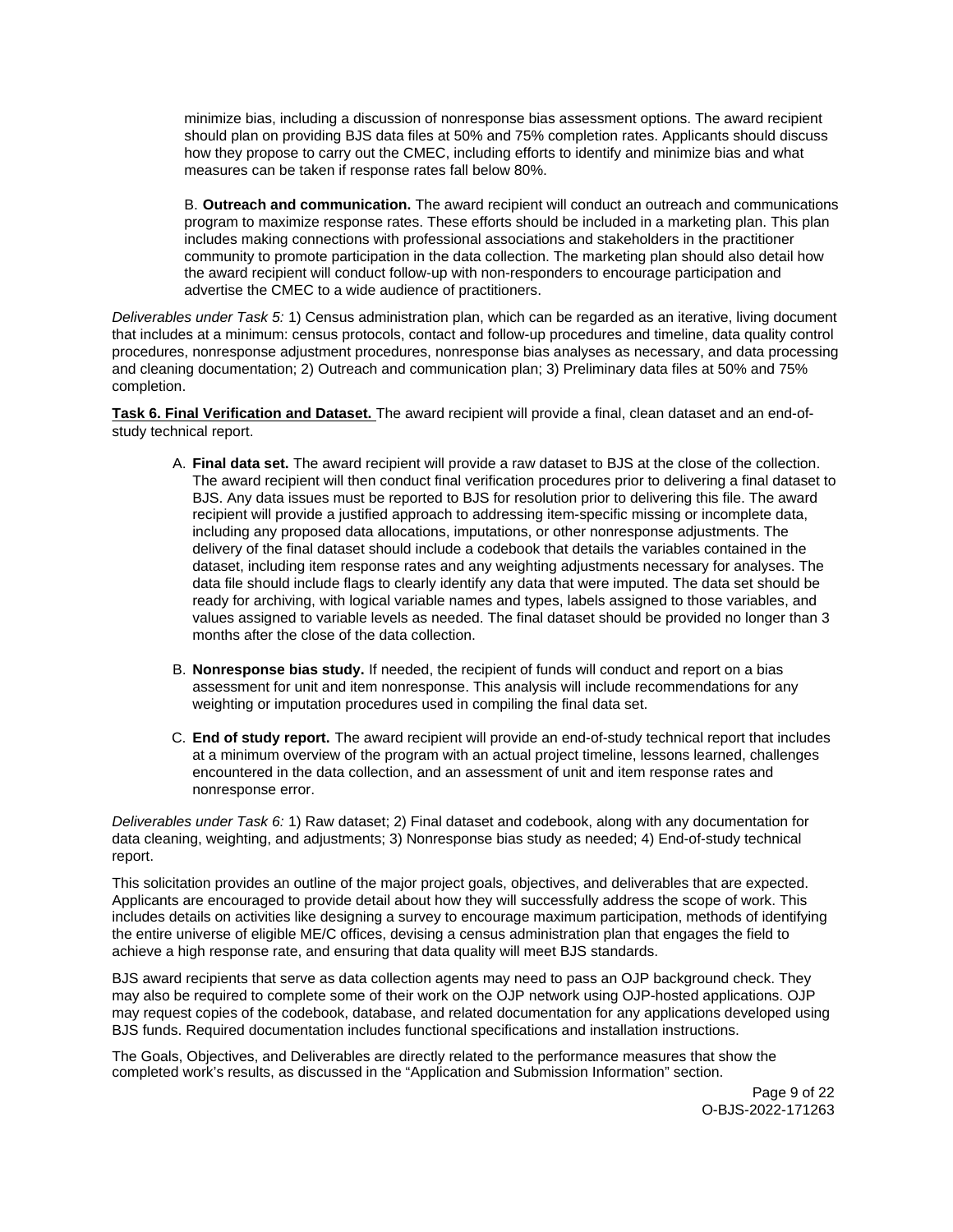# <span id="page-9-0"></span>**Evidence-Based Programs or Practices**

OJP strongly encourages the use of data and evidence in policymaking and program development for criminal justice, juvenile justice, and crime victim services. For additional information and resources on evidence-based programs or practices, see the [OJP Grant Application Resource Guide.](https://www.ojp.gov/funding/apply/ojp-grant-application-resource-guide#evidence-based)

# **Information Regarding Potential Evaluation of Programs and Activities**

OJP may conduct or support an evaluation of the programs and activities funded under this solicitation. For additional information, see the [OJP Grant Application Resource Guide](https://www.ojp.gov/funding/apply/ojp-grant-application-resource-guide#potential-evaluation) section entitled "Information Regarding Potential Evaluation of Programs and Activities."

# **Federal Award Information**

# **Solicitation Categories**

This solicitation does not include Solicitation Categories.

**Awards, Amounts and Durations** 

1/1/23 12:00 AM 36

**Anticipated Number of Awards Anticipated Maximum Dollar Amount of Awards**  1 \$1,000,000.00

**Period of Performance Start Date**  Period of Performance Duration (Months)

# **Anticipated Total Amount to be Awarded Under Solicitation**  \$1,000,000.00

# **Continuation Funding Intent**

BJS may, in certain cases, provide additional funding in future years to awards made under this solicitation through continuation awards. OJP will consider, among other factors, OJP's strategic priorities, a recipient's overall management of the award, and the award-funded work's progress, when making continuation award decisions.

# **Availability of Funds**

This solicitation, and awards (if any are made) under this solicitation, are subject to the availability of appropriated funds and to any modifications or additional requirements that may be imposed by the agency or by law. In addition, nothing in this solicitation is intended to, and does not, create any right or benefit, substantive or procedural, enforceable at law or in equity by any party against the United States, its departments, agencies, or entities, its officers, employees, or agents, or any other person.

# **Types of Awards**

BJS expects to make awards under this solicitation as cooperative agreements, which provide for OJP to have substantial involvement in carrying out award activities. See the "Administrative, National Policy, and Other Legal Requirements" section of the [OJP Grant Application Resource Guide](https://www.ojp.gov/funding/apply/ojp-grant-application-resource-guide#administrative) for additional information.

# **Financial Management and System of Internal Controls**

Award recipients and subrecipients (including recipients or subrecipients that are pass-through entities) must, as described in the Part 200 Uniform Requirements as set out at 2 C.F.R. 200.303, comply with standards for financial and program management. See the [OJP Grant Application Resource Guide](https://www.ojp.gov/funding/apply/ojp-grant-application-resource-guide#fm-internal-controls) for additional information.

> Page 10 of 22 O-BJS-2022-171263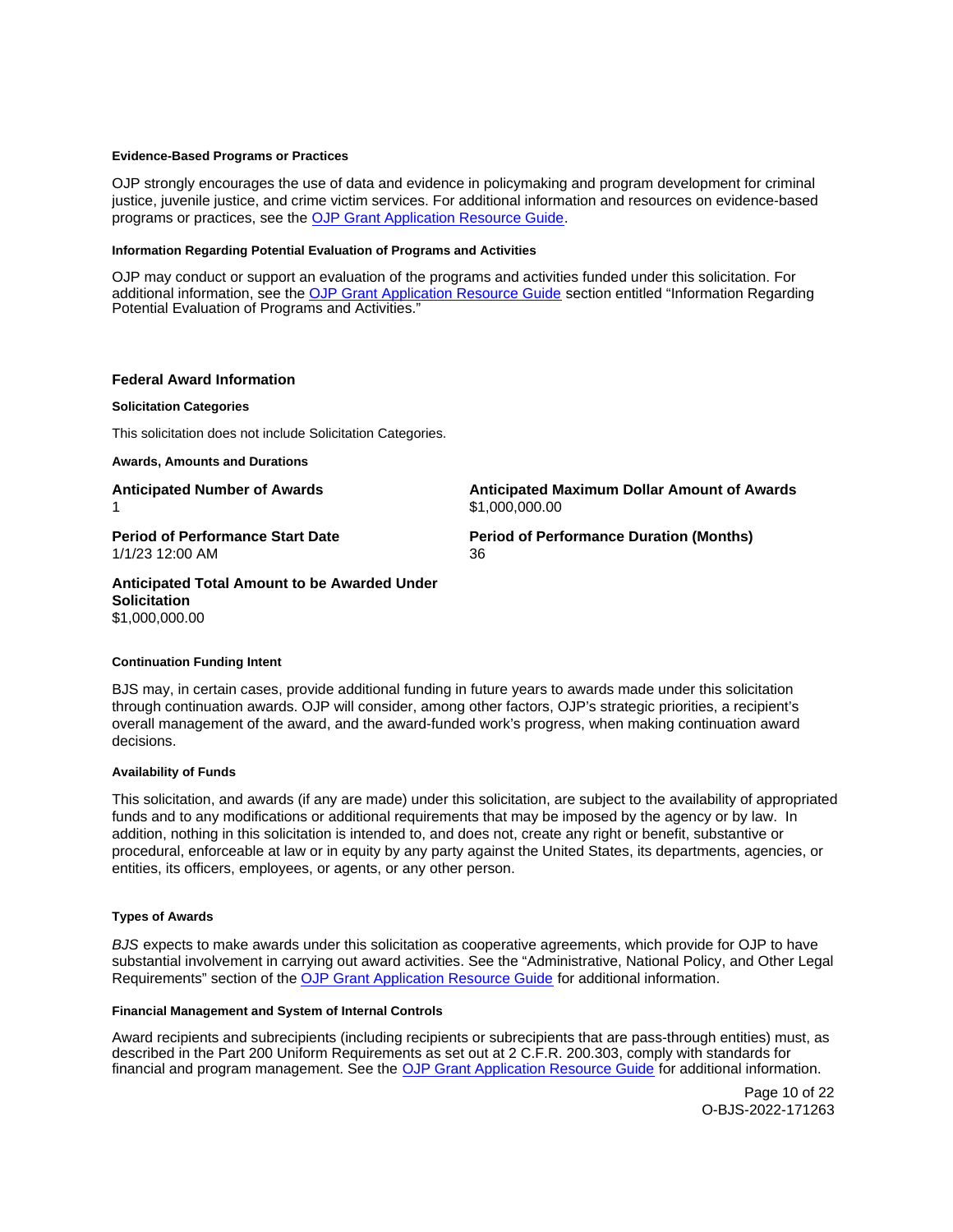# <span id="page-10-0"></span>**Cost Sharing or Matching Requirement**

This solicitation does not require a match.

#### **Pre-agreement Costs (also known as Pre-award Costs)**

See the [OJP Grant Application Resource Guide](https://www.ojp.gov/funding/apply/ojp-grant-application-resource-guide#pre-agreement-costs) information on Pre-agreement Costs (also known as Pre-award Costs).

## **Limitation on Use of Award Funds for Employee Compensation: Waiver**

See the [OJP Grant Application Resource Guide](https://www.ojp.gov/funding/apply/ojp-grant-application-resource-guide#limitation-use-award) information on the Limitation on Use of Award Funds for Employee Compensation; Waiver.

# **Prior Approval, Planning, and Reporting of Conference/Meeting/Training Costs**

See the [OJP Grant Application Resource Guide](https://www.ojp.gov/funding/apply/ojp-grant-application-resource-guide#prior-approval) for information on Prior Approval, Planning, and Reporting of Conference/Meeting/Training Costs.

# **Costs Associated with Language Assistance (if applicable)**

See the [OJP Grant Application Resource Guide](https://www.ojp.gov/funding/apply/ojp-grant-application-resource-guide#costs-associated) for information on Costs Associated with Language Assistance.

# **Information System Security and Privacy Requirements**

Award recipients and subrecipients that serve as BJS data collection agents to collect, receive, handle, maintain, transfer, process, store, or disseminate information under BJS's authority in conjunction with the funded activities, including information identifiable to a private person and personally identifiable information (PII) (e.g., names, Social Security numbers, last-known addresses, or FBI, state, or Department of Correction (DOC) ID numbers), must maintain the appropriate administrative, physical, and technical safeguards to ensure that information systems are adequately secured and protected against unauthorized disclosure, in accordance with applicable federal laws, regulations, and other authorities.

Specifically, BJS award recipients and subrecipients are required to, as applicable—

- Comply with the data security and confidentiality provisions detailed in 28 C.F.R. Part 22.
- Follow the [DOJ Cybersecurity and Privacy Rules of Behavior for General Users,](https://dojnet.doj.gov/jmd/ocio/ocio-document_library/cs/7-DOJ_Rules_of_Behavior/rob-general-users.pdf) which pertain to the use, security, and acceptable level of risk for DOJ systems and applications.
- Adhere to National Institute of Standards and Technology ([NIST\)](https://www.nist.gov/cybersecurity) guidelines to categorize the sensitivity of all data collected or maintained on behalf of BJS.
- Once the system has been categorized, secure data in accordance with the Risk Management Framework specified in [NIST SP 800-37 rev. 2.](https://doi.org/10.6028/NIST.SP.800-37r2)
- Employ adequate controls to ensure data are not comingled with any other data set or product without the express written consent of BJS.
- Reduce the volume of PII collected, used, or retained to the minimum necessary.
- Limit access to identifiable data to only those individuals who must have such access.
- Limit use of identifiable data to only the purposes for which it was approved.
- Follow BJS's established security incident notification procedures, including notifying BJS and the appropriate DOJ officials, within one hour of discovery, of all security incidents involving PII or other sensitive information collected or maintained in conjunction with BJS-funded activities.
- Log all computer-readable data extracts from databases holding sensitive information and ensure that each extract including sensitive data has been erased within 90 days or that its use is still required.

Page 11 of 22 O-BJS-2022-171263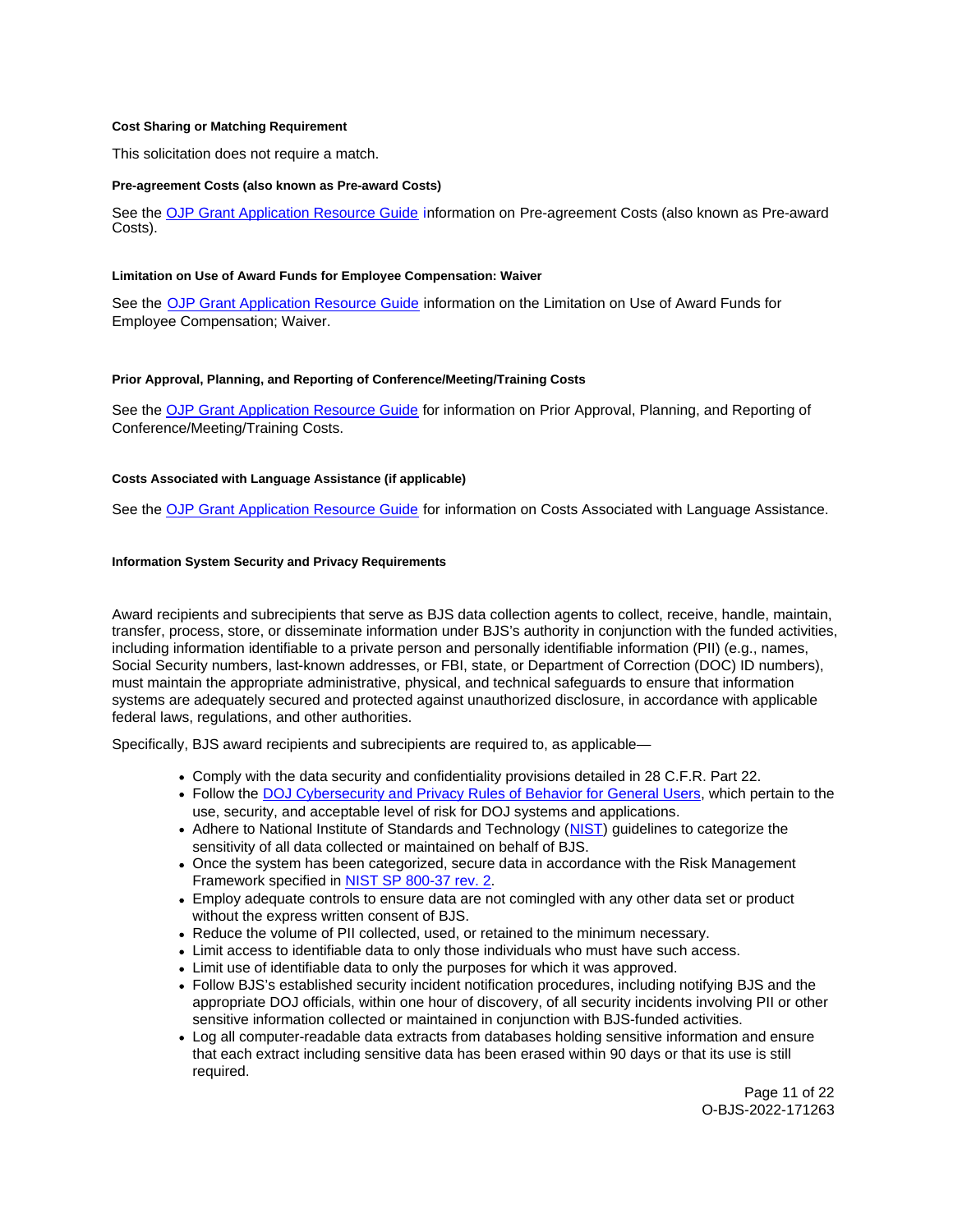- <span id="page-11-0"></span>Ensure all contracts involving the processing and storage of PII comply with DOJ policies on remote access and security incident reporting.
- Complete data security and confidentiality trainings, as applicable.
- Employ formal sanctions for anyone failing to comply with DOJ policy and procedures, in accordance with applicable laws and regulations.

Further, BJS award recipients that receive funding for projects that involve collecting, acquiring, storing, receiving, or transferring data under BJS's authority are required to develop and maintain a BJS-approved Data Management Plan (DMP) that describes how the data collected under BJS's authority for the program will be collected or acquired, received, handled, processed, stored, transferred, and disposed.

Applicants are advised that OJP may audit the information systems that are used by award recipients during the performance period, to assess compliance with federal laws and regulations related to data management and security.

BJS encourages prospective applicants to review the relevant security and privacy provisions of the BJS Data Protection Guidelines, which summarize the federal statutes, regulations, and other authorities that govern data collected and maintained under BJS's authority. The guidelines are available at: [https://bjs.ojp.gov/sites/g/files/xyckuh236/files/media/document/bjs\\_data\\_protection\\_guidelines.pdf.](https://bjs.ojp.gov/sites/g/files/xyckuh236/files/media/document/bjs_data_protection_guidelines.pdf)

# **Eligibility Information**

For eligibility information, see the solicitation cover page.

For information on cost sharing or match requirements, see the "Federal Award Information" section.

# **Application and Submission Information**

The following application elements **must** be included in the application to meet the basic minimum requirements to advance to peer review and receive consideration for funding:

- Proposal Abstract
- Proposal Narrative
- Budget Worksheet and Budget Narrative (Web-based Form) (The web-based form includes the budget details and the budget narrative.)

See the "Application Elements and Formatting Instructions" section of the [OJP Grant Application Resource Guide](https://www.ojp.gov/funding/apply/ojp-grant-application-resource-guide#application-elements)  for information on what happens to an application that does not contain all the specified elements or is nonresponsive to the scope of the solicitation.

# **Information to Complete the Application for Federal Assistance (SF-424)**

The SF-424 must be submitted in [Grants.gov.](https://Grants.gov) The SF-424 is a required standard form used as a cover sheet for submission of pre-applications, applications, and related information. See the [OJP Grant Application Resource](https://www.ojp.gov/funding/apply/ojp-grant-application-resource-guide#complete-application) [Guide f](https://www.ojp.gov/funding/apply/ojp-grant-application-resource-guide#complete-application)or additional information on completing the SF-424.

In Section 8F of the SF-424, please include the name and contact information of the individual **who will complete the application in JustGrants**. JustGrants will use this information (email address) to assign the application to this user in JustGrants.

**Intergovernmental Review:** This solicitation ("funding opportunity") **is not** subject to [Executive Order 12372.](https://www.archives.gov/federal-register/codification/executive-order/12372.html) (In completing the SF-424, an applicant is to answer question 19 by selecting the response that the "Program is not covered by E.O. 12372.")

# **Standard Applicant Information (JustGrants 424 and General Agency Information)**

The Standard Applicant Information section of the JustGrants application is pre-populated with the SF-424 data submitted in [Grants.gov](https://Grants.gov). The applicant will need to review the Standard Applicant Information in JustGrants and make edits as needed. Within this section, the applicant will need to: add zip codes for areas affected by the project; confirm its Authorized Representative; and verify and confirm the organization's unique entity identifier, legal name, and address. **Page 12 of 22** 

O-BJS-2022-171263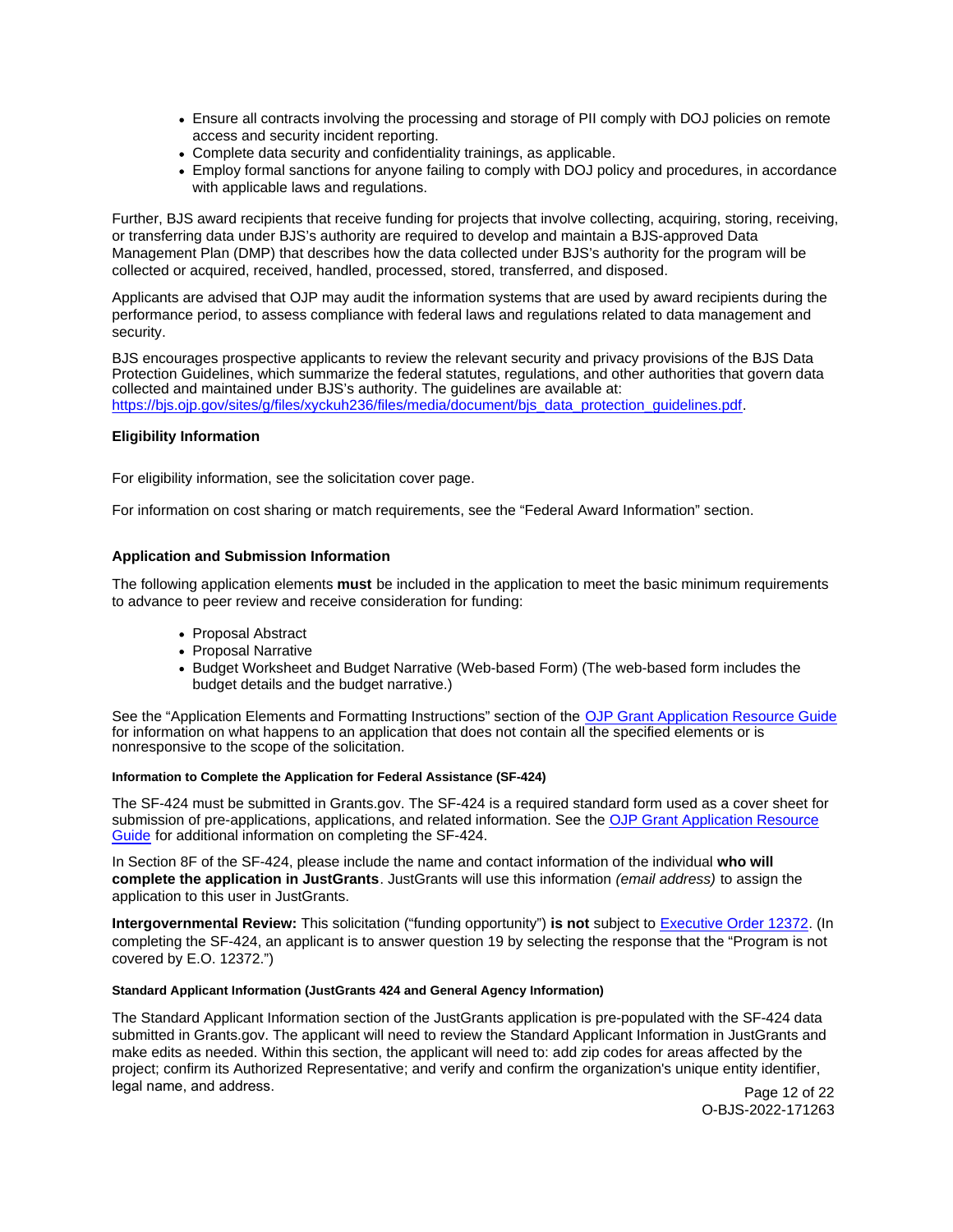# <span id="page-12-0"></span>**Proposal Abstract**

A proposal abstract (no more than 400 words) summarizing the proposed project, including the purpose of the project, primary activities, expected outcomes, the service area, intended beneficiaries and subrecipients (if known), will be completed in the JustGrants web-based form. This abstract should be written in the third person and will be made publicly available on the OJP website if the project is awarded.

# **Proposal Narrative**

The proposal narrative should be submitted as an attachment in JustGrants. The attached document should be double-spaced, using a standard 12-point font; have no less than 1-inch margins; and should not exceed 30 pages. Pages should be numbered and submitted as an attachment. If the proposal narrative fails to comply with these length restrictions, BJS may consider such noncompliance in peer review and in final award decision.

The following sections must be included as part of the proposal narrative:

a. Description of the Issue OR Statement of the Problem if research is involved

This section should include a description of the purpose, goals, and objectives of the CMEC.

Applicants should demonstrate their knowledge of BJS and the CMEC as well as the current state of the MDI system in the U.S., relevant issues in the field, current research in the field, what importance the CMEC has to the field, and a review of relevant literature.

b. Project Design and Implementation

Applicants should describe how they will achieve the goals, objectives, and deliverables outlined in this solicitation. This includes all aspects of the project: project management, instrument development, frame verification, administration of census and protocols, outreach to stakeholders, progress monitoring, and data processing. Applicants should provide a detailed description of how they would achieve the deliverables and objectives discussed in this solicitation and briefly describe the administrative costs of activities proposed.

# c. Capabilities and Competencies

Applicants should demonstrate their capabilities and competencies at carrying out a national-level data collection and with the subject areas of MDI, medical examiners, and coroner offices. This section should demonstrate:

- i. Substantive expertise about the work of medical examiner and coroner offices
- ii. Experience carrying out successful national level data collections, particularly related to forensics, law enforcement, or the MDI community
- iii. Capacity to meet BJS data quality guidelines, including the use of a DMP
- d. Plan for Collecting the Data Required for this Solicitation's Performance Measures

Applicants should briefly describe how they will track project performance and how deliverables will be met on time and in a manner consistent with BJS expectations. This may include who will monitor delivery status, the schedule, reports, and other project management tasks.

Note: Applicants are **not** required to submit performance data with the application. Rather, performance measure information is included as an alert that successful applicants will be required to submit performance data as part of each award's reporting requirements.

OJP will require each successful applicant to submit regular performance data that show the completed work's results. The performance data directly relate to the goals, objectives, and deliverables identified in the "Goals, Objectives, and Deliverables" discussion. Applicants can visit OJP's performance measurement page at [www.ojp.gov/performance](https://www.ojp.gov/performance) for an overview of performance measurement activities at OJP.

A list of performance measure questions for this program can be found under the performance measure section of this solicitation.

BJS will require award recipients to submit performance measure data and performance reports in JustGrants. BJS will provide further guidance on the post-award submission process, if selected for award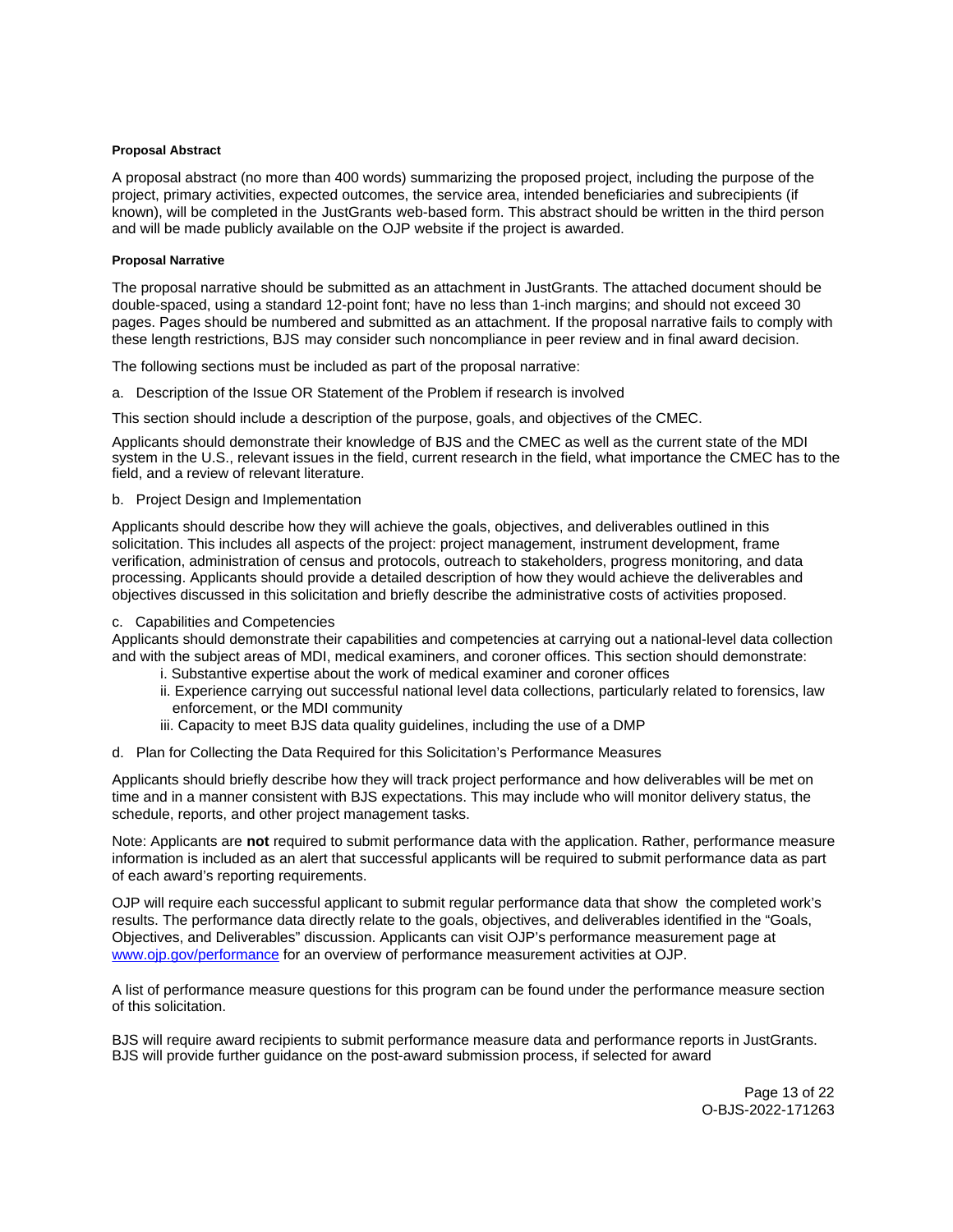# <span id="page-13-0"></span>**Note on Project Evaluations**

An applicant that proposes to use award funds through this solicitation to conduct project evaluations must follow the guidance in the "Note on Project Evaluations" section in the [OJP Grant Application Resource Guide.](https://www.ojp.gov/funding/apply/ojp-grant-application-resource-guide#project-evaluations)

# **Goals, Objectives, Deliverables, and Timeline**

The applicant will submit the CMEC's goals, objectives, deliverables and timelines in the JustGrants web-based form.

# **Budget and Associated Documentation**

# **Budget Worksheet and Budget Narrative (Web-based Form)**

The applicant will complete the JustGrants web-based budget form. See the [OJP Grant Application Resource](https://www.ojp.gov/funding/apply/ojp-grant-application-resource-guide#budget-prep)  [Guide](https://www.ojp.gov/funding/apply/ojp-grant-application-resource-guide#budget-prep) for additional information.

# **Indirect Cost Rate Agreement (if applicable)**

The applicant will submit its indirect cost rate agreement by uploading it as an attachment in JustGrants. See the [OJP Grant Application Resource Guide](https://www.ojp.gov/funding/apply/ojp-grant-application-resource-guide#indirect-cost) for additional information.

# **Employee Compensation Waiver**

See the [OJP Grant Application Resource Guide](https://www.ojp.gov/funding/apply/ojp-grant-application-resource-guide#limitation-use-award) for information on the Limitation on Use of Award Funds for Employee Compensation; Waiver.

# **Financial Management Questionnaire (including applicant disclosure of high-risk status)**

The applicant will download the questionnaire, complete it, and submit it by uploading it as an attachment in JustGrants. See the [OJP Grant Application Resource Guide](https://www.ojp.gov/funding/apply/ojp-grant-application-resource-guide#fm-internal-controls-questionnaire) for the link to the questionnaire and additional information.

# **Disclosure of Process Related to Executive Compensation**

If applicable, the applicant will submit a description of the process used to determine executive compensation by uploading the document as an attachment in JustGrants. See the "Application Attachments" section of the OJP [Grant Application Resource Guide](https://www.ojp.gov/funding/apply/ojp-grant-application-resource-guide#disclosure-process-executive) for information.

# **Additional Application Components**

**Appendices** (appendices do not count in the 30-page program narrative limit).

- Bibliography or references
- Any tools, instruments, questionnaires, tables, charts, graphs, or maps pertaining to the proposed project that are supplemental to items included in the main body of the narrative
- Curriculum vitae or résumés of principal investigator, all co-principal investigators, and all other individuals who will be significantly involved in substantive aspects of the project (e.g., SMEs acting as consultants)
- A detailed proposed project timeline with expected milestones and level of staff effort for each phase of work
- List of any previous and current BJS awards to applicant organization and investigator(s), including BJS-assigned award numbers and a brief description of any scholarly products that resulted in whole or in part from the work funded under the BJS award(s)
- Letters of cooperation/support or administrative agreements from organizations collaborating in the project
- If applicable, list of other agencies, organizations, or funding sources to which this proposal has been submitted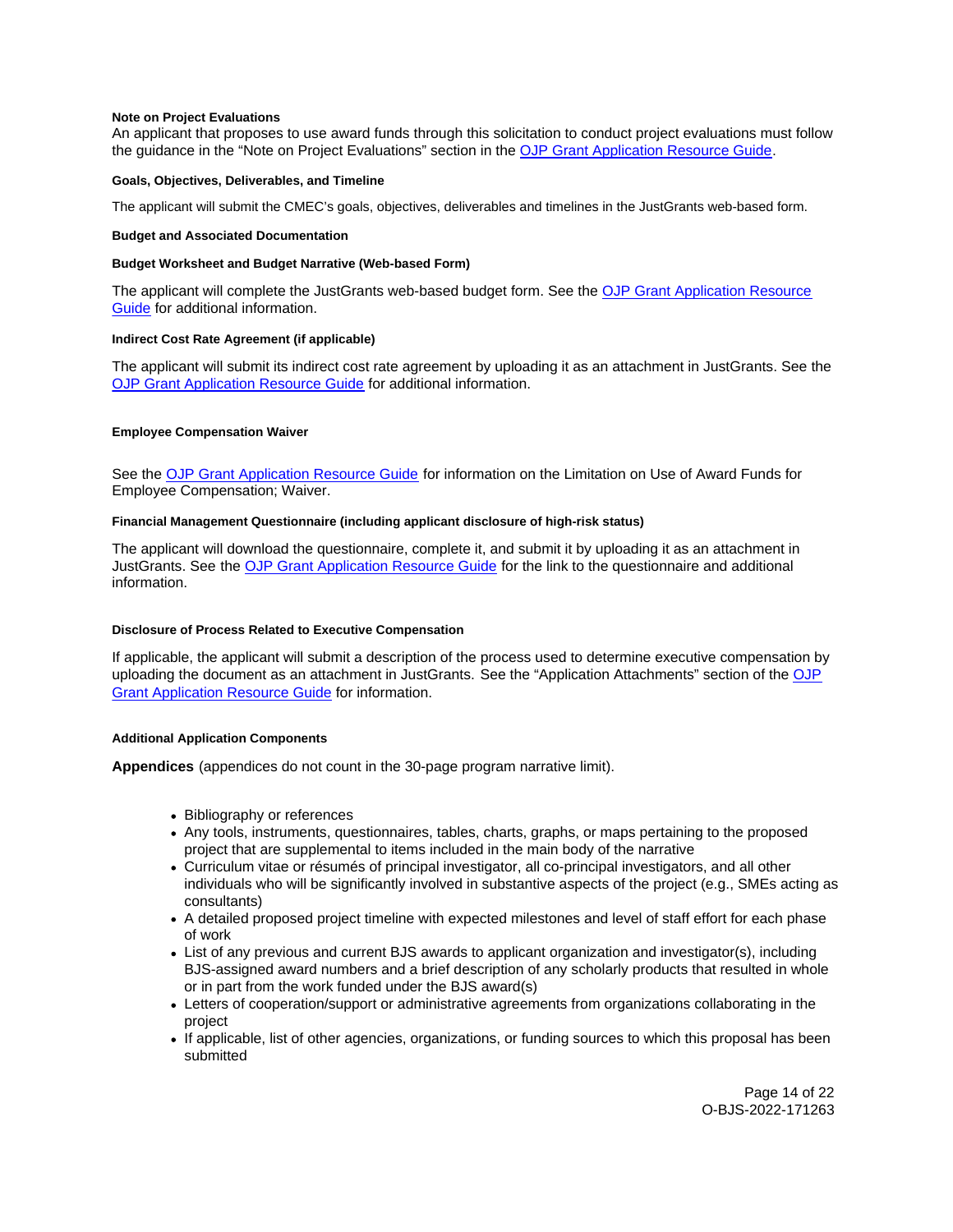<span id="page-14-0"></span>Applicants should attach the Appendices in JustGrants.

#### **Tribal Authorizing Resolution**

An application in response to this solicitation may require inclusion of tribal authorizing documentation as an attachment. If applicable, the applicant will submit the tribal authorizing documentation by uploading it as an attachment in JustGrants. See the [OJP Grant Application Resource Guide](https://www.ojp.gov/funding/apply/ojp-grant-application-resource-guide#tribal-authorizing-resolution) for information on tribal authorizing resolutions.

#### **Research and Evaluation Independence and Integrity Statement**

If an application proposes research (including research and development) and/or evaluation, the applicant must demonstrate research/evaluation independence and integrity, including appropriate safeguards, before it may receive award funds. The applicant will submit documentation of its research and evaluation independence and integrity by uploading it as an attachment in JustGrants. For additional information, see the [OJP Grant Application](https://www.ojp.gov/funding/apply/ojp-grant-application-resource-guide#research-evaluation)  [Resource Guide.](https://www.ojp.gov/funding/apply/ojp-grant-application-resource-guide#research-evaluation)

## **Human Subjects Protection**

BJS requires the funding recipient to submit proper documentation certifying that the research project meets the federal requirements for human subjects protections set forth in 28 CFR Part 46. Applicants should complete the Human Subjects Protection Certification of Compliance form, available at [https://bjs.ojp.gov/funding/human](https://bjs.ojp.gov/funding/human-subjects-and-confidentiality-requirements)[subjects-and-confidentiality-requirements.](https://bjs.ojp.gov/funding/human-subjects-and-confidentiality-requirements) Applicants should attach the completed certification form in JustGrants.

#### **Privacy Certificate**

The Privacy Certificate is a funding recipient's certification of compliance with federal regulations requiring confidentiality of information identifiable to a private person, which is collected, analyzed, or otherwise used in connection with an OJP-funded research or statistical activity. The funding recipient's Privacy Certificate includes a description of its policies and procedures to be followed to protect identifiable information. Applicants must specify in the Privacy Certificate the specific controls used to safeguard directly identifiable information against unauthorized disclosure. All project staff, including information technology personnel, subcontractors, and/or consultants, with access to identifiable data collected in conjunction with the BJS-funded activities are required to sign a Privacy Certificate to affirm their understanding of and agreement to comply with the terms of access and privacy requirements. Award recipients are responsible for maintaining an updated list of individuals with access to identifiable information and for ensuring that new staff who gain access to such information during the project period sign a Privacy Certificate. A model certificate is located at:

[https://bjs.ojp.gov/sites/g/files/xyckuh236/files/media/document/bjsmpc.pdf.](https://bjs.ojp.gov/sites/g/files/xyckuh236/files/media/document/bjsmpc.pdf) Applicants should attach the completed Privacy Certificate in JustGrants.

#### **Disclosures and Assurances**

The applicant will address the following disclosures and assurances.

# **Disclosure of Lobbying Activities**

Complete and submit the SF-LLL in [Grants.gov](https://Grants.gov). See the [OJP Grant Application Resource Guide](https://www.ojp.gov/funding/apply/ojp-grant-application-resource-guide#disclosure-lobby) for additional information.

# **DOJ Certified Standard Assurances**

Review and accept the DOJ Certified Standard Assurances in JustGrants. See the [OJP Grant Application](https://www.ojp.gov/funding/apply/ojp-grant-application-resource-guide#administrative)  [Resource Guide](https://www.ojp.gov/funding/apply/ojp-grant-application-resource-guide#administrative) for additional information.

#### **Applicant Disclosure of Duplication in Cost Items**

Complete the JustGrants web-based Applicant Disclosure of Duplication in Cost Items form. See the [OJP Grant](https://www.ojp.gov/funding/apply/ojp-grant-application-resource-guide#applicant-disclosure-pending-applications)  [Application Resource Guide](https://www.ojp.gov/funding/apply/ojp-grant-application-resource-guide#applicant-disclosure-pending-applications) for additional information.

# **DOJ Certifications Regarding Lobbying; Debarment, Suspension and Other Responsibility Matters; and Drug-Free Workplace Requirements**

Review and accept the DOJ Certified Certifications Regarding Lobbying; Debarment, Suspension and Other Responsibility Matters; Drug-Free Workplace Requirements; Law Enforcement and Community Policing in JustGrants. See the [OJP Grant Application Resource Guide](https://www.ojp.gov/funding/apply/ojp-grant-application-resource-guide#administrative) for additional information.

> Page 15 of 22 O-BJS-2022-171263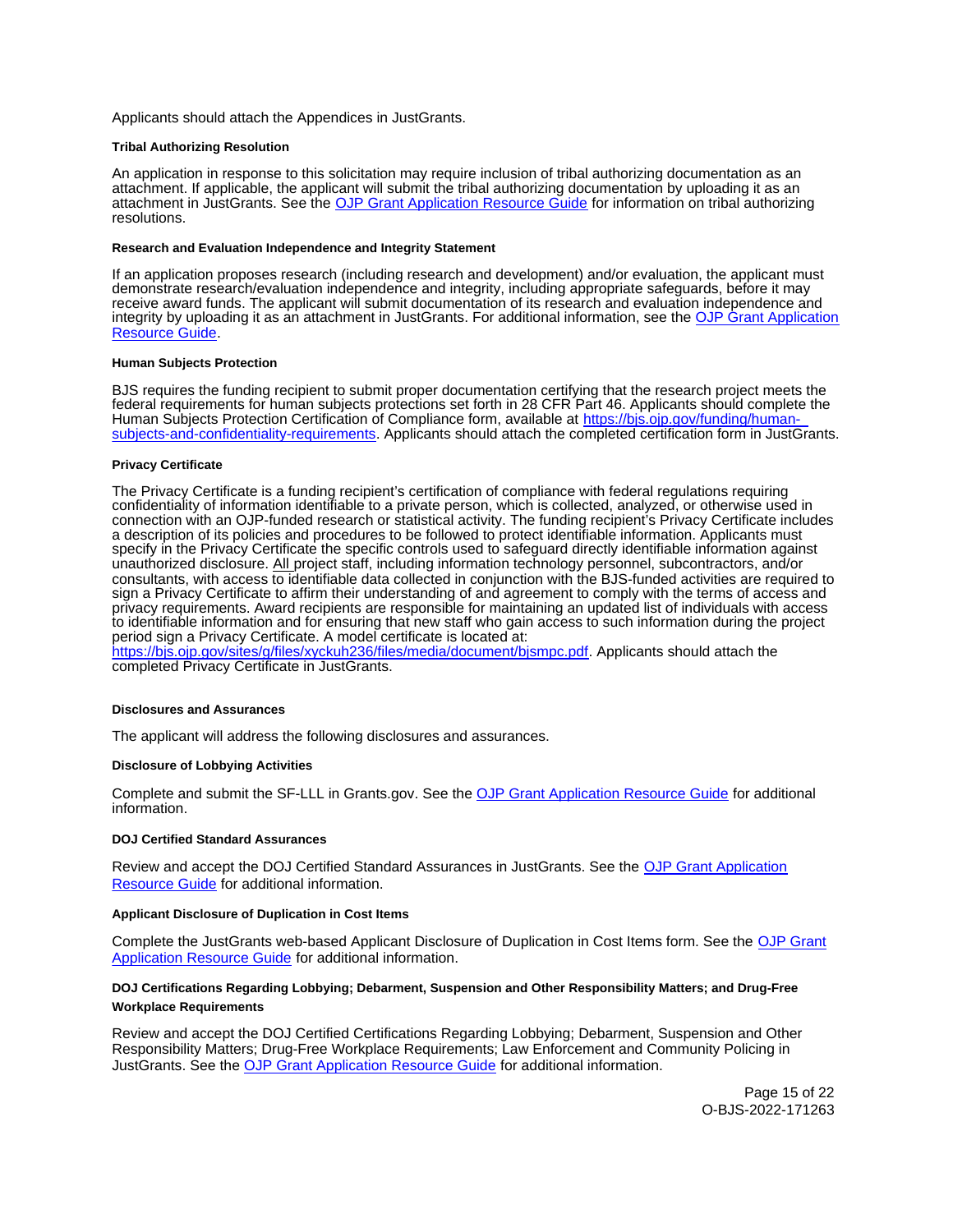# <span id="page-15-0"></span>**Applicant Disclosure and Justification – DOJ High Risk Grantees (if applicable)**

If applicable, submit the DOJ High Risk Disclosure and Justification as an attachment in JustGrants. A DOJ High Risk Grantee is an award recipient that has received a DOJ High Risk designation based on a documented history of unsatisfactory performance, financial instability, management system or other internal control deficiencies, or noncompliance with award terms and conditions on prior awards, or is otherwise not responsible. See the [OJP Grant Application Resource Guide](https://www.ojp.gov/funding/apply/ojp-grant-application-resource-guide#applicant-disclosure-justification) for additional information.

#### **How to Apply**

Step 1: The applicant must submit the **SF-424** and **SF-LLL** in [Grants.gov](https://Grants.gov) at [https://www.grants.gov/web/grants/register.html.](https://www.grants.gov/web/grants/register.html)

Step 2: The applicant must then submit the **full application,** including attachments, in JustGrants in [JustGrants.usdoj.gov.](https://justicegrants.usdoj.gov/)

For additional information, see the "How to Apply" section in the [OJP Grant Application Resource Guide](https://www.ojp.gov/funding/apply/ojp-grant-application-resource-guide#apply) and the [DOJ Application Submission Checklist.](https://justicegrants.usdoj.gov/sites/g/files/xyckuh296/files/media/document/appln-submission-checklist.pdf)

# **Submission Dates and Time**

The **SF-424 and the SF-LLL** must be submitted in [Grants.gov](https://Grants.gov) by 8:59pm ET June 7, 2022.

The **full application** must be submitted in JustGrants by 8:59pm ET June 14, 2022.

OJP urges applicants to submit their [Grants.gov](https://Grants.gov) and JustGrants submissions prior to the due dates to allow sufficient time to correct errors and resubmit by the submission deadlines if a rejection notification is received. To be considered timely, the **full application** must be submitted in JustGrants by the JustGrants application deadline.

# **Experiencing Unforeseen Technical Issues**

An applicant that experiences unforeseen SAM.gov, [Grants.gov](https://Grants.gov), or JustGrants technical issues beyond its control that prevents application submission by the deadline, must demonstrate all efforts in requesting technical support in order to submit an application by the deadline. Technical support is available via phone and email to the applicable SAM.gov, [Grants.gov,](https://Grants.gov) or JustGrants support centers or service desks in which an applicant received a ticket number for resolution. If an applicant misses a deadline due to unforeseen technical difficulties, the applicant may request a waiver to submit an application after the deadline. Note: If an applicant does not submit all the required [Grants.gov](https://Grants.gov) forms by the [Grants.gov](https://Grants.gov) deadline, the applicant will not be able to proceed to the JustGrants portion of the application process.

Applicants experiencing technical difficulties with the following systems must contact the associated support desk indicated below to report the technical issue and receive a tracking number:

- [Grants.gov](https://Grants.gov)  contact the [Grants.gov](https://Grants.gov) Customer Support Hotline
- SAM.gov contact the SAM Help Desk (Federal Service Desk)
- JustGrants contact the JustGrants Support Desk at [JustGrants.Support@usdoj.gov](mailto:JustGrants.Support@usdoj.gov) or 833-872-5175

Applicants requesting a waiver to submit a late application must document their request for technical assistance in an email to the OJP Response Center at [grants@ncjrs.gov](mailto:grants@ncjrs.gov) **within 24 hours after the application deadline** to request approval to submit its application after the deadline. If an applicant has technical issues with [Grants.gov](https://Grants.gov), the applicant must contact the OJP Response Center at [grants@ncjrs.gov](mailto:grants@ncjrs.gov) within 24 hours of the [Grants.gov](https://Grants.gov) deadline to request approval to submit after the deadline. However, waiver requests will not be reviewed until after the JustGrants deadline to allow time for all waivers to be submitted. Waiver requests to submit after the submission deadline must:

Describe the technical difficulties experienced;

Include a timeline of the applicant's submission efforts (e.g., what date and time did the error occur, what

Page 16 of 22 O-BJS-2022-171263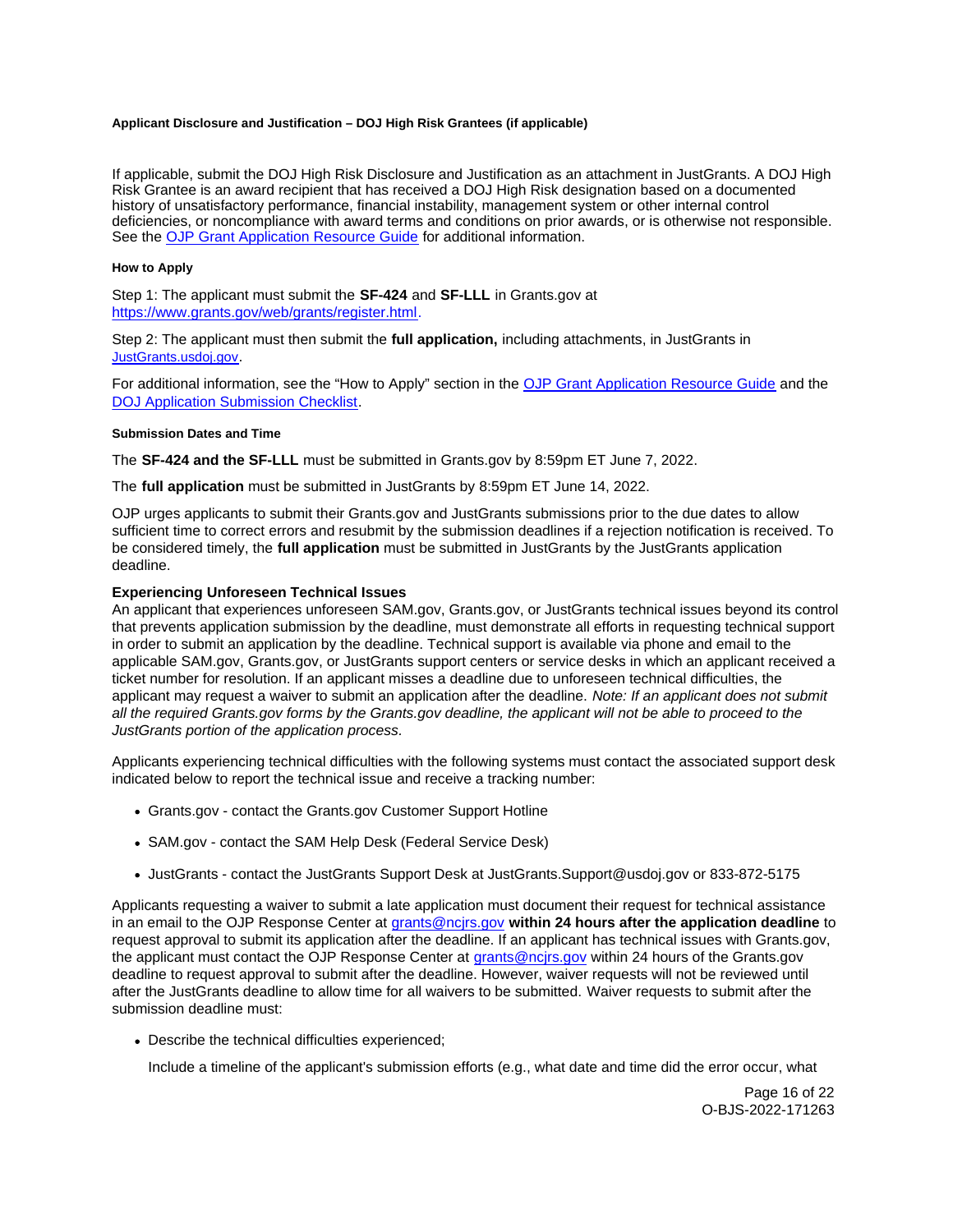<span id="page-16-0"></span>date and time was action taken to resolve the issue and resubmit; and what date and time did support representatives respond)

- Include an attachment(s) of the complete grant application and all required documentation and material; and
- Include the applicant's Unique Entity Identifier (UEI) and any applicable SAM.gov tracking number(s), [Grants.gov](https://Grants.gov) Help Desk, and JustGrants Support Desk Ticket Numbers.

OJP will review each request for late submission and required supporting documentation and notify the applicant whether the request has been approved or denied. For more details on the waiver process, OJP encourages applicants to review the "Experiencing Unforeseen Technical Issues" section in the [OJP Grant Application](https://www.ojp.gov/funding/apply/ojp-grant-application-resource-guide#experiencing-unforeseen-technical-issues)  [Resource Guide](https://www.ojp.gov/funding/apply/ojp-grant-application-resource-guide#experiencing-unforeseen-technical-issues).

# **Application Review Information**

# **Review Criteria**

Applications that meet the basic minimum requirements will be evaluated by peer reviewers. Applications will be evaluated on how the proposed project/program addresses the following criteria:

- 1. Statement of the Problem/Description of the Issue (10%) evaluate the applicant's understanding of the program/issue to be addressed.
- 2. Project Design and Implementation (40%)- evaluate the adequacy of the proposal, including the goals, objectives, timelines, milestones, and deliverables.
- 3. Capabilities and Competencies (35%) evaluate the administrative and technical capacity of the applicant to successfully accomplish the goals and objectives.
- 4. Plan for Collecting the Data Required for this Solicitation's Performance Measures (5%) evaluate the applicant's understanding of the performance data reporting requirements and the plan for collecting the required data.
- 5. Budget (10%) evaluate for completeness, cost effectiveness, and allowability (e.g., reasonable, allocable, and necessary for project activities).

# **Other Review Criteria/Factors**

Other important considerations for BJS include available funding, past performance, and the extent to which the Budget Worksheet and Budget Narrative (web-based form) accurately explain project costs that are reasonable, necessary, and otherwise allowable under federal law and applicable federal cost principles.

# **Review Process**

Applications submitted under this solicitation that meet the basic minimum requirements, will be evaluated for technical merit by a peer review panel(s) in accordance with OJP peer review policy and procedures using the stated review criteria listed above.

OJP screens applications to ensure they meet the basic minimum requirements prior to conducting the peer review. Although specific requirements may vary, the following are common requirements applicable to all OJP solicitations:

- The application must be submitted by an eligible type of applicant.
- The application must request funding within programmatic funding constraints (if applicable).
- The application must be responsive to the scope of the solicitation.
- The application must include all items necessary to meet the basic minimum requirements.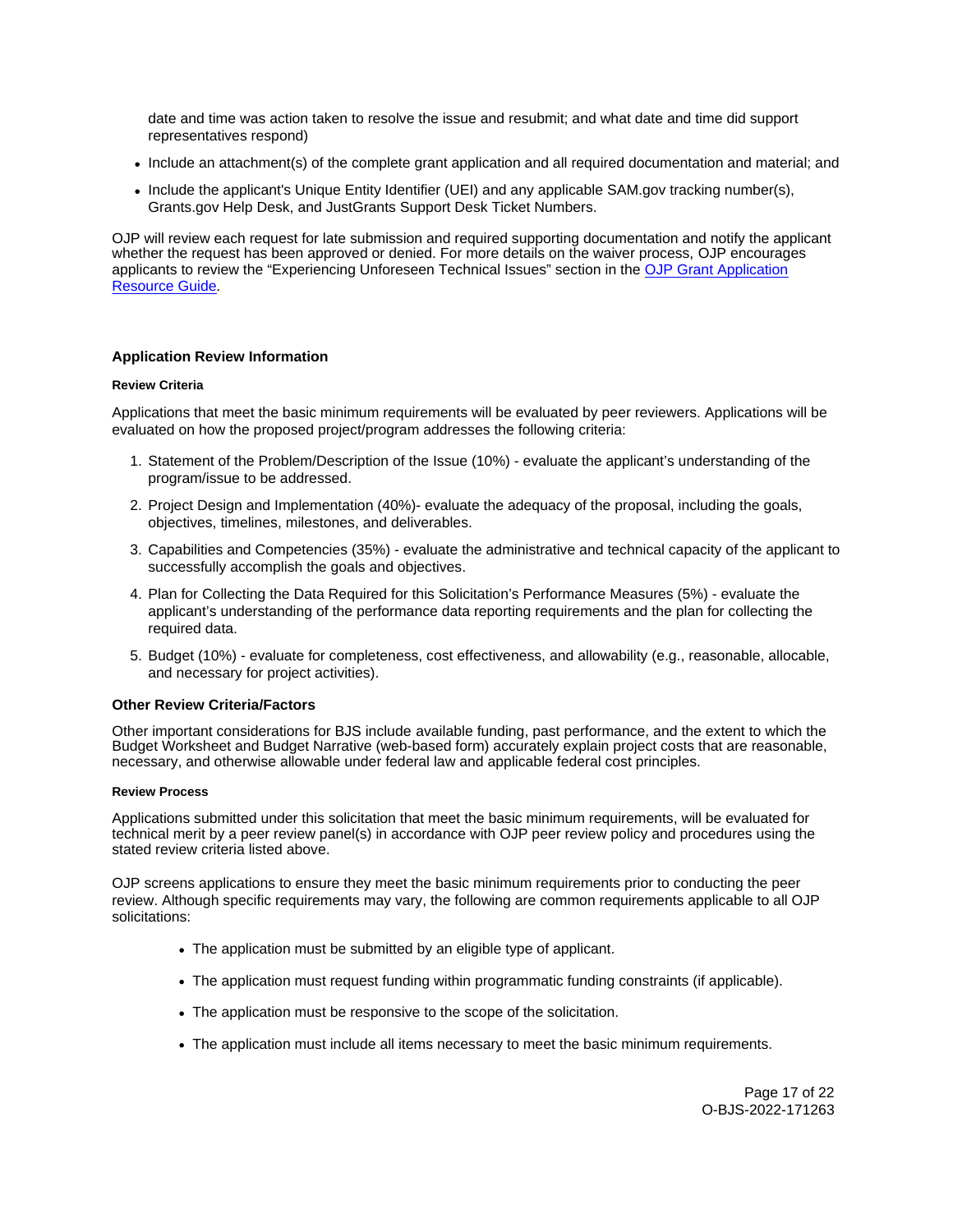<span id="page-17-0"></span>Pursuant to the Part 200 Uniform Requirements, before award decisions are made, OJP also reviews information related to the degree of risk posed by the applicant. Among other things to help assess whether an applicant with one or more prior federal awards has a satisfactory record with respect to performance, integrity, and business ethics, OJP checks whether the applicant is listed in SAM as excluded from receiving a federal award.

In addition, if OJP anticipates that an award will exceed \$250,000 in federal funds, OJP also must review and consider any information about the applicant that appears in the non-public segment of the integrity and performance system accessible through SAM (currently, the Federal Awardee Performance and Integrity Information System, FAPIIS).

**Important note on FAPIIS:** An applicant may review and comment on any information about itself that currently appears in FAPIIS and was entered by a federal awarding agency. OJP will consider such comments by the applicant, in addition to the other information in FAPIIS, in its assessment of the risk posed by the applicant.

Absent explicit statutory authorization or written delegation of authority to the contrary, all final award decisions will be made by the Assistant Attorney General, who may consider not only peer review ratings and BJS recommendations, but also other factors as indicated in this section.

# **Federal Award Administration Information**

# **Federal Award Notices**

See the [OJP Grant Application Resource Guide](https://www.ojp.gov/funding/apply/ojp-grant-application-resource-guide#federal-award-notices) for information on award notifications and instructions.

# **Administrative, National Policy, and Other Legal Requirements**

If selected for funding, in addition to implementing the funded project consistent with the OJP-approved application, the recipient must comply with all award conditions and all applicable requirements of federal statutes and regulations, including the applicable requirements referred to in the assurances and certifications executed in connection with award acceptance. For additional information on these legal requirements, see the "Administrative, National Policy, and Other Legal Requirements" section in the [OJP Grant Application Resource](https://www.ojp.gov/funding/apply/ojp-grant-application-resource-guide#administrative)  [Guide.](https://www.ojp.gov/funding/apply/ojp-grant-application-resource-guide#administrative)

# **Information Technology (IT) Security Clauses**

An application in response to this solicitation may require inclusion of information related to information technology security. See the [OJP Grant Application Resource Guide](https://www.ojp.gov/funding/apply/ojp-grant-application-resource-guide#information-technology) for information on information technology security.

# **General Information about Post-Federal Award Reporting Requirements**

In addition to the deliverables described in the "Program Description" section, all award recipients under this solicitation will be required to submit certain reports and data.

Required reports. Award recipients typically must submit quarterly financial reports, semi-annual performance reports, final financial and performance reports, and, if applicable, an annual audit report in accordance with the Part 200 Uniform Requirements or specific award conditions. Future awards and fund drawdowns may be withheld if reports are delinquent. (In appropriate cases, OJP may require additional reports.)

See the [OJP Grant Application Resource Guide](https://www.ojp.gov/funding/apply/ojp-grant-application-resource-guide#general-information) for additional information on specific post-award reporting requirements, including performance measure data.

# **Federal Awarding Agency Contact(s)**

For OJP contact(s), see the solicitation cover page.

For contact information for [Grants.gov,](https://Grants.gov) see the solicitation cover page.

For contact information for JustGrants, see the solicitation cover page.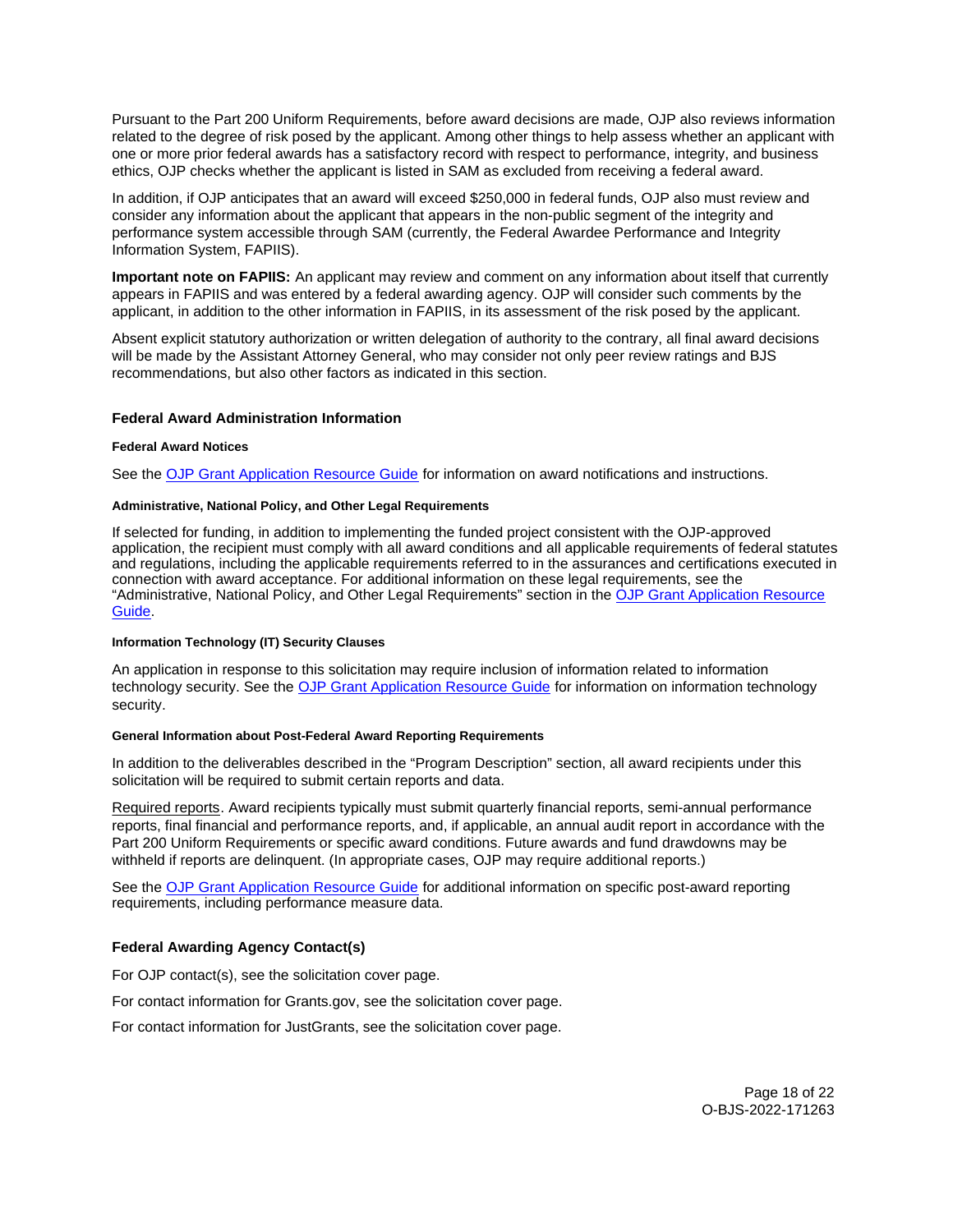# <span id="page-18-0"></span>**Other Information**

# **Freedom of Information and Privacy Act (5 U.S.C. 552 and 5 U.S.C. 552a)**

See the **[OJP Grant Application Resource Guide](https://www.ojp.gov/funding/apply/ojp-grant-application-resource-guide#foia) for information on the Freedom of Information and Privacy Act (5** U.S.C. 552 and 5 U.S.C. 552a).

# **Provide Feedback to OJP**

See the **OJP Grant Application Resource Guide** for information on how to provide feedback to OJP.

## **Performance Measures**

# **PERFORMANCE MEASURES**

| <b>Objective</b>                                 | <b>Performance Measure(s)</b>                                                               | <b>Data Recipient Provides</b>                                                                            |
|--------------------------------------------------|---------------------------------------------------------------------------------------------|-----------------------------------------------------------------------------------------------------------|
| Provide accurate and<br>timely statistics on the | Percentage of deliverables (including final<br>reports and data files) that are completed   | As detailed in the solicitation deliverables section:                                                     |
| administrative                                   | on time                                                                                     | Task 2: a) Develop and test a multi-mode census                                                           |
| operations of medical<br>examiner and coroner    | Percentage of deliverables (including final                                                 | form b) engage and incorporate stakeholders'<br>feedback                                                  |
| offices by conducting                            | reports and data files) that meet                                                           |                                                                                                           |
| the Census of Medical                            | expectations                                                                                | Task 3: Develop a frame which contains a complete<br>enumeration of potentially eligible ME/C offices.    |
| <b>Examiner and Coroner</b><br>Offices (CMEC)    | Number and variety of subject matter<br>experts consulted                                   |                                                                                                           |
|                                                  |                                                                                             | Task 4: Field the CMEC including obtaining OMB<br>clearance                                               |
|                                                  |                                                                                             |                                                                                                           |
|                                                  |                                                                                             |                                                                                                           |
|                                                  | Achieve a 95% survey response rate                                                          | Task 5: Conduct data collection and nonresponse<br>follow-up as detailed in the solicitation deliverables |
|                                                  |                                                                                             | section to include the following:                                                                         |
|                                                  |                                                                                             | a) Census administration plan                                                                             |
|                                                  |                                                                                             | b) Outreach and communication plan                                                                        |
|                                                  |                                                                                             |                                                                                                           |
|                                                  |                                                                                             | c) Preliminary data files at 50% and 75% completion                                                       |
|                                                  | Number of agencies that complete surveys<br>on time and adhere to data quality<br>standards | Number of agencies participating in the survey                                                            |
|                                                  |                                                                                             | Number of agencies that responded to the survey                                                           |
|                                                  |                                                                                             |                                                                                                           |
|                                                  |                                                                                             | Number of agencies submitting data in a timely<br>fashion                                                 |
|                                                  |                                                                                             |                                                                                                           |
|                                                  | Percent of records in the database that are                                                 | Complete and accurate data based on criteria                                                              |
|                                                  | complete and accurate                                                                       | outlined in Task 5                                                                                        |
|                                                  |                                                                                             |                                                                                                           |
|                                                  | Develop and maintain a web-based                                                            | Web-based version of survey instrument, complete                                                          |
|                                                  | reporting system that meets BJS's<br>standards for effectiveness and efficiency             | with user testing documentation                                                                           |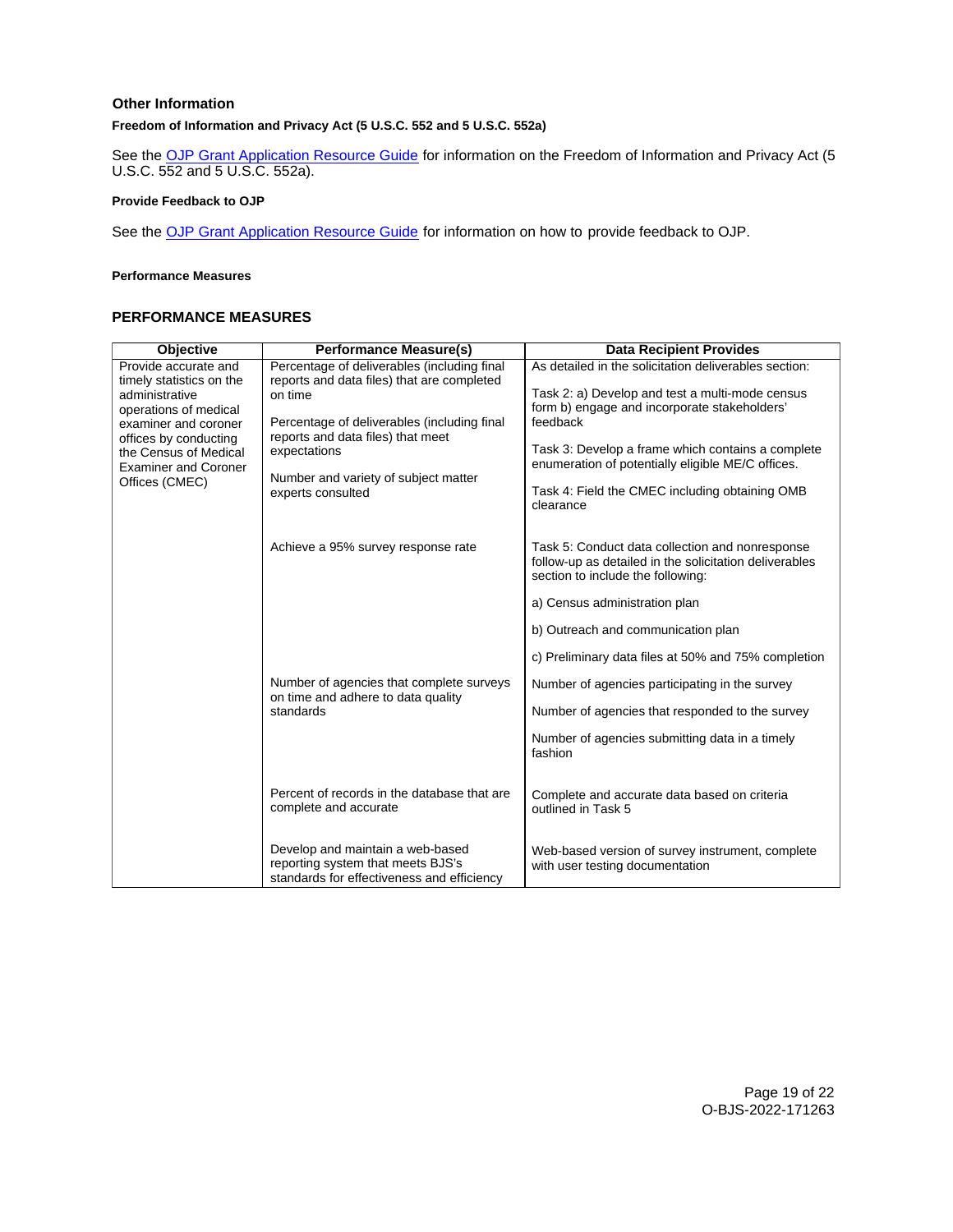| Objective                                                                              | <b>Performance Measure(s)</b>                                                                                                                                                                    | <b>Data Recipient Provides</b>                                                                                              |
|----------------------------------------------------------------------------------------|--------------------------------------------------------------------------------------------------------------------------------------------------------------------------------------------------|-----------------------------------------------------------------------------------------------------------------------------|
| Provide statistical<br>support to BJS to<br>strengthen research<br>and data collection | Percentage of deliverables (including final<br>reports and data files) that are completed<br>on time                                                                                             | As detailed in Task 6 provide the final CMEC data<br>files and associated documentation to BJS including:<br>a) Raw dataset |
| activities                                                                             | Percentage of deliverables (including final<br>reports and data files) that meet<br>expectations                                                                                                 | b) Final dataset and codebook, along with any<br>documentation for data cleaning, weighting, and<br>adjustments             |
|                                                                                        |                                                                                                                                                                                                  | c) Nonresponse bias study as needed                                                                                         |
|                                                                                        |                                                                                                                                                                                                  | d) End-of-study technical report                                                                                            |
|                                                                                        |                                                                                                                                                                                                  |                                                                                                                             |
|                                                                                        | Quality of project management as<br>measured by whether significant interim<br>project milestones were achieved, final<br>deadlines were met, and costs were<br>maintained within approved funds | As defined under Task 1 to include but not limited to:                                                                      |
|                                                                                        |                                                                                                                                                                                                  | a) Written project schedule for the entire project                                                                          |
|                                                                                        |                                                                                                                                                                                                  | b) Meeting agendas and minutes, including biweekly<br>meetings during active data collection                                |
|                                                                                        |                                                                                                                                                                                                  | c) Monthly performance reports                                                                                              |
|                                                                                        |                                                                                                                                                                                                  | d) Weekly field reports during active data collection                                                                       |
|                                                                                        |                                                                                                                                                                                                  | e) Quarterly financial reports uploaded into<br><b>JustGrants</b>                                                           |
|                                                                                        |                                                                                                                                                                                                  | f) Semi-annual reports uploaded into Just Grants                                                                            |
|                                                                                        |                                                                                                                                                                                                  | g) Data management plan                                                                                                     |
|                                                                                        |                                                                                                                                                                                                  |                                                                                                                             |
|                                                                                        |                                                                                                                                                                                                  |                                                                                                                             |
|                                                                                        |                                                                                                                                                                                                  |                                                                                                                             |
|                                                                                        |                                                                                                                                                                                                  |                                                                                                                             |
|                                                                                        |                                                                                                                                                                                                  |                                                                                                                             |
|                                                                                        |                                                                                                                                                                                                  |                                                                                                                             |
|                                                                                        |                                                                                                                                                                                                  |                                                                                                                             |
|                                                                                        |                                                                                                                                                                                                  |                                                                                                                             |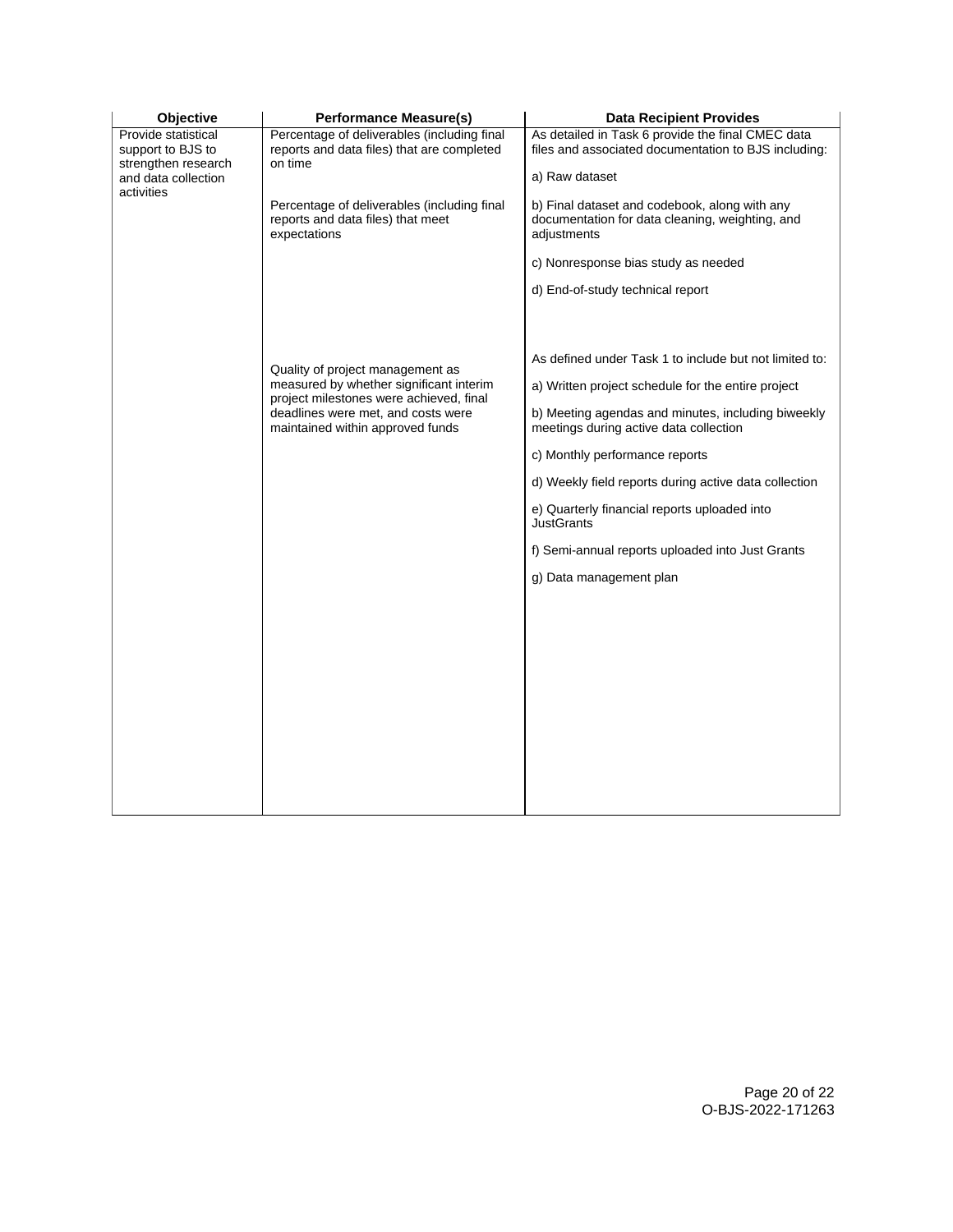# <span id="page-20-0"></span>**Application Checklist**

## FY 2022 Census of Medical Examiner and Coroner Offices

This application checklist has been created as an aid in developing an application. The [DOJ Application Submission](https://justicegrants.usdoj.gov/sites/g/files/xyckuh296/files/media/document/appln-submission-checklist.pdf)  [Checklist](https://justicegrants.usdoj.gov/sites/g/files/xyckuh296/files/media/document/appln-submission-checklist.pdf) is another resource.

#### **What an Applicant Must Do:**

Prior to registering in [Grants.gov](https://Grants.gov):

• Confirm your Entity's [System Award Management \(SAM\)](https://sam.gov/SAM/) Registration Information (see OJP Grant [Application Resource Guide\)](https://www.ojp.gov/funding/apply/ojp-grant-application-resource-guide#apply)

To register in [Grants.gov](https://Grants.gov):

- Acquire an AOR and a [Grants.gov](https://Grants.gov) username and password (see [OJP Grant Application Resource Guide\)](https://www.ojp.gov/funding/apply/ojp-grant-application-resource-guide#apply)
- Acquire AOR confirmation from the E-Business Point of Contact (E-Biz POC) (see OJP Grant Application [Resource Guide\)](https://www.ojp.gov/funding/apply/ojp-grant-application-resource-guide#apply)

To find the funding opportunity:

- Search for the funding opportunity in [Grants.gov](https://Grants.gov) using the opportunity number, Assistance Listing or keyword(s)
- Select the correct Competition ID
- Access the funding opportunity and application package (see Step 7 in the [OJP Grant Application Resource](https://www.ojp.gov/funding/apply/ojp-grant-application-resource-guide#apply)  [Guide\)](https://www.ojp.gov/funding/apply/ojp-grant-application-resource-guide#apply)
- Sign up for [Grants.gov](https://Grants.gov) email [notifications](https://www.grants.gov/web/grants/manage-subscriptions.html) (optional) (see [OJP Grant Application Resource Guide\)](https://www.ojp.gov/funding/apply/ojp-grant-application-resource-guide#apply)
- Read Important Notice: Applying for Grants in Grants.gov
- Read OJP policy and guidance on conference approval, planning, and reporting available at [ojp.gov/financialguide/DOJ/PostawardRequirements/chapter3.10a.htm](https://ojp.gov/financialguide/DOJ/PostawardRequirements/chapter3.10a.htm) (see [OJP Grant Application](https://www.ojp.gov/funding/apply/ojp-grant-application-resource-guide#prior-approval)  [Resource Guide\)](https://www.ojp.gov/funding/apply/ojp-grant-application-resource-guide#prior-approval)

#### **Overview of Post-Award Legal Requirements:**

• Review the "Overview of Legal Requirements Generally Applicable to OJP Grants and Cooperative [Agreements - FY 2022 Awards"](https://www.ojp.gov/funding/explore/legal-overview-fy-2022-awards) in the [OJP Funding Resource Center.](https://www.ojp.gov/funding/explore/legal-overview-awards)

#### **Review Scope Requirement:**

The federal amount requested is within the allowable limit(s) of 1,000,000

#### **Review Eligibility Requirement:**

#### **Prepare to submit the Application for Federal Assistance standard form (SF)-424 and Disclosure of Lobbying Activities form (SF-LLL)**

- Review Information to complete the Application for Federal Assistance (SF-424) in [Grants.gov](https://Grants.gov)
- Intergovernmental Review
- Complete Standard Applicant Information (SF-424 information from [Grants.gov\)](https://Grants.gov)
- Submit the **SF-424** and **SF-LLL** in [Grants.gov](https://Grants.gov)

#### After the SF-424 and SF-LLL submission in [Grants.gov](https://Grants.gov), receive [Grants.gov](https://Grants.gov) email notifications that:

- 
- Submission has been received in [Grants.gov](https://Grants.gov)<br>Submission has either been succ[essfully valid](https://Grants.gov)ated or rejected with errors (see OJP Grant Application [Resource Guide\)](https://www.ojp.gov/funding/apply/ojp-grant-application-resource-guide#apply)

If no [Grants.gov](https://Grants.gov) receipt and validation, or error notifications are received:

• Contact BJS or [Grants.gov](https://Grants.gov) Customer Support Hotline at 800-518-4726, 606-545-5035, Grants.gov customer [support,](https://www.grants.gov/web/grants/support.html) or [support@grants.gov](mailto:support@grants.gov) regarding technical difficulties (see [OJP Grant Application Resource Guide\)](https://www.ojp.gov/funding/apply/ojp-grant-application-resource-guide#apply)

Receive email notification to complete application in JustGrants:

• Proceed to complete application in JustGrants

# **Content of Application Submission: Critical Application Elements**

The following items are critical application elements required to pass the basic minimum requirements review. If OJP

Page 21 of 22 O-BJS-2022-171263